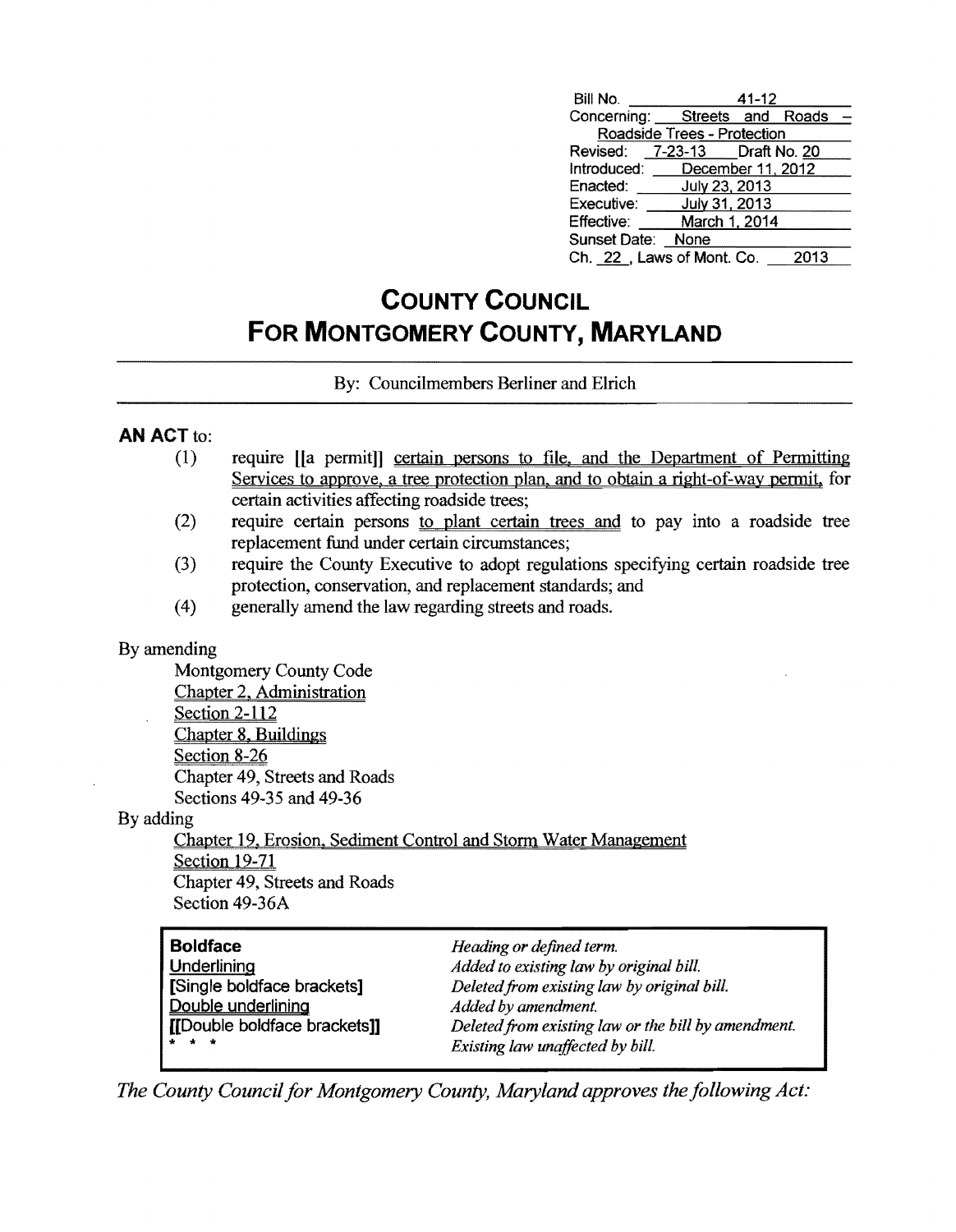$\sim$ 

| 1              |            | Sec. 1. Sections 2-112, 8-26, 49-35 and 49-36 are amended and [Section]                       |
|----------------|------------|-----------------------------------------------------------------------------------------------|
| 2              |            | Sections 19-71 and 49-36A [is] are added as follows:                                          |
| $\mathfrak{Z}$ | $2 - 112.$ | Jurisdiction.                                                                                 |
| $\overline{4}$ |            | $\ast$<br>*<br>$\ast$                                                                         |
| 5              | (c)        | The Board has the following appellate jurisdiction.                                           |
|                |            | The Board must   Those appeals involve:<br>hear and decide<br>each<br>appeal<br>taken under:  |
|                |            | *<br>*<br>*                                                                                   |
|                |            | Section 49-35<br>[[Permits for grading and construction]] Right-of-<br>way permits<br>$\star$ |
| 6              |            |                                                                                               |
|                | $8-26.$    | <b>Conditions of permit.</b>                                                                  |
| 8              |            | $\ast$<br>*<br>*                                                                              |
| 9              | (n)        | <i>Tree protection.</i> If any clearing, construction, or development allowed                 |
| 10             |            | by any permit issued under this Chapter would result in the trimming,                         |
| 11             |            | cutting, removal, or injury of any roadside tree (as defined in Section                       |
| 12             |            | 49-35) or any tree located in a State right-of-way in the County, the                         |
| 13             |            | Director must not issue that permit until:                                                    |
| 14             |            | $\Omega$<br>the applicant obtains a roadside tree care permit as necessary                    |
| 15             |            | from the State Department of Natural Resources; and                                           |
| 16             |            | (2)<br>the applicant has submitted, in connection with the permit applied                     |
| 17             |            | for under this Chapter, and the Director has approved, a site-                                |
| 18             |            | specific tree protection plan that meets the requirements of                                  |
| 19             |            | Section $49-36A(d)$ .                                                                         |
| 20             |            | <u>The Department must approve or reject each proposed plan within 30</u>                     |
| 21             |            | days after receiving it. If the Department does not act on a proposed                         |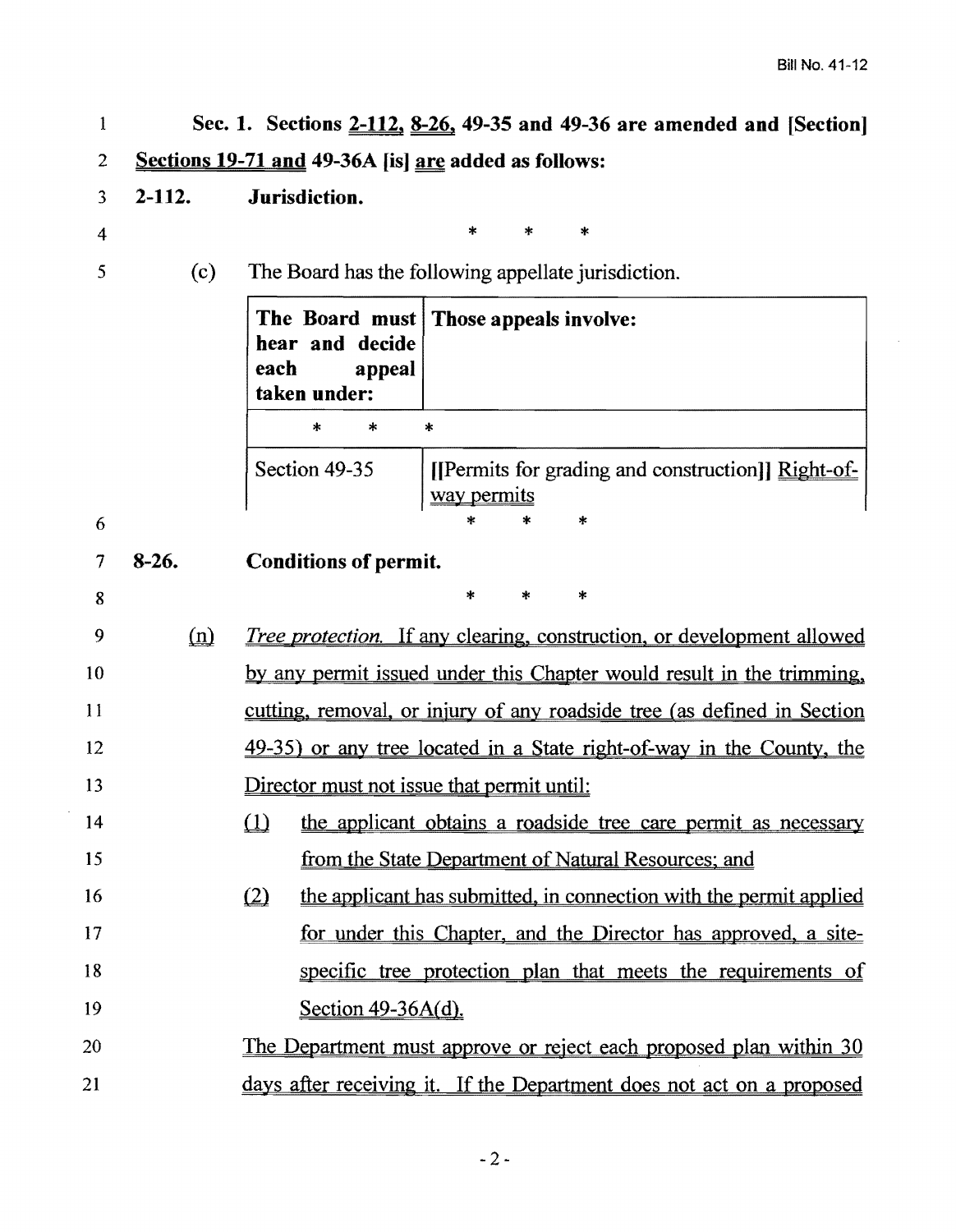| 22 |                               | plan within 30 days, the plan is approved by default. The Department        |
|----|-------------------------------|-----------------------------------------------------------------------------|
| 23 |                               | may require further information after a proposed plan is submitted, and     |
| 24 |                               | may extend this deadline once for an additional 15 days to receive any      |
| 25 |                               | needed information. The Department also may extend this deadline at         |
| 26 |                               | the request of the applicant.                                               |
| 27 | $\Omega$                      | <i>Regulations.</i> The Director may recommend, and the Executive may       |
| 28 |                               | adopt, regulations under Method (2) to specify standards and practices      |
| 29 |                               | needed to protect and maintain roadside trees, including construction       |
| 30 |                               | practices needed to prevent or minimize damage to roadside trees, under     |
| 31 |                               | subsection (n) These regulations must be at least as stringent as           |
| 32 |                               | applicable state roadside tree care standards and requirements.             |
| 33 | <u>19-71.</u>                 | <b>Tree Protection.</b>                                                     |
| 34 | (a)                           | If any clearing, construction, or development allowed by any permit         |
| 35 |                               | issued by the Department of Permitting Services under this Chapter          |
| 36 |                               | would result in the trimming, cutting, removal, or injury of any roadside   |
| 37 |                               | tree (as defined in Section 49-35) or any tree located in a State right-of- |
| 38 |                               | way in the County, the Director must not issue that permit until:           |
| 39 |                               | the applicant obtains a roadside tree care permit as necessary<br>(1)       |
| 40 |                               | from the State Department of Natural Resources; and                         |
| 41 |                               | (2)<br>the applicant has submitted, in connection with the permit applied   |
| 42 |                               | for under this Chapter, and the Director has approved, a site-              |
| 43 |                               | specific tree protection plan that meets the requirements of                |
| 44 |                               | Section $49-36A(d)$ , unless the applicant is engaged in an activity        |
| 45 |                               | described in Section $49-36A(b)(2)$ .                                       |
| 46 | $\underline{\underline{(b)}}$ | The Department must approve or reject each proposed tree protection         |
| 47 |                               | plan within 30 days after receiving it. If the Department does not act on   |
| 48 |                               | a proposed plan within 30 days, the plan is approved by default. The        |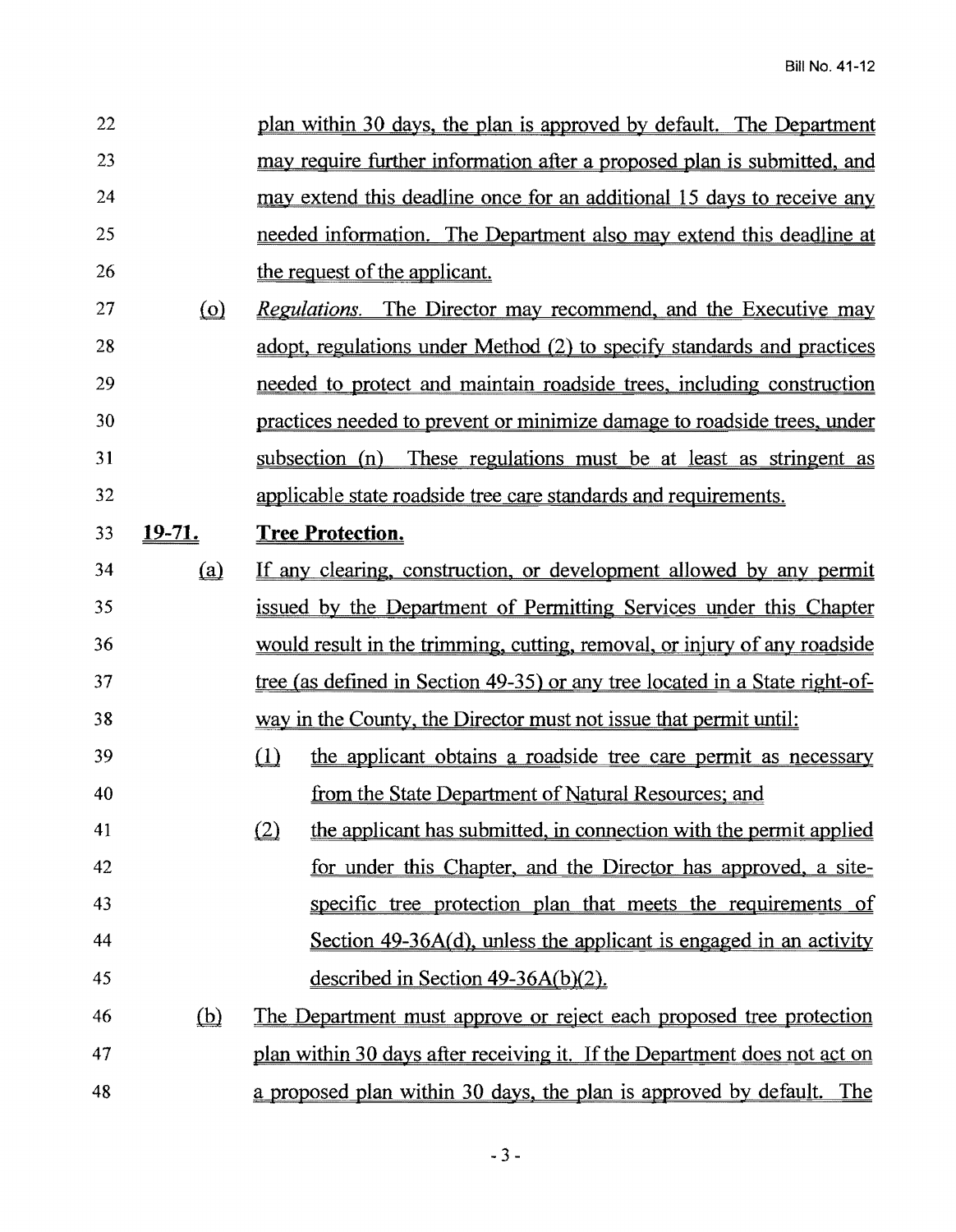$\ddot{\phantom{a}}$ 

| 49 |          |                     | Department may require further information after a proposed plan is        |  |  |
|----|----------|---------------------|----------------------------------------------------------------------------|--|--|
| 50 |          |                     | submitted, and may extend this deadline once for an additional 15 days     |  |  |
| 51 |          |                     | to receive any needed information. The Department also may extend          |  |  |
| 52 |          |                     | this deadline at the request of the applicant.                             |  |  |
| 53 | $\Omega$ |                     | <u>The County Executive may adopt regulations under Method (2) to</u>      |  |  |
| 54 |          |                     | specify standards and practices needed to protect and maintain roadside    |  |  |
| 55 |          |                     | trees, including construction practices needed to prevent or minimize      |  |  |
| 56 |          |                     | damage to roadside trees, under this Section. These regulations must be    |  |  |
| 57 |          |                     | at least as stringent as applicable state roadside tree care standards and |  |  |
| 58 |          |                     | requirements.                                                              |  |  |
| 59 | 49-35.   |                     | [Permits for grading and construction] Right-of-way [[and roadside]        |  |  |
| 60 |          | tree work   permit. |                                                                            |  |  |
| 61 | (a)      | (1)                 | A person must not construct any road, sidewalk, shared use path,           |  |  |
| 62 |          |                     | curb and gutter, driveway, or drainage structure, or, begin any            |  |  |
| 63 |          |                     | such construction (including clearing, grading, and tree                   |  |  |
| 64 |          |                     | cutting)[,]; <u>or perform any tree work on any roadside</u> tree          |  |  |
| 65 |          |                     | (including removing a stump in a County right-of-way), without a           |  |  |
| 66 |          |                     | permit from the Director of Permitting Services. Any permit                |  |  |
| 67 |          |                     | <u>issued for roadside tree work must comply with Section 49-36A.</u>      |  |  |
| 68 |          |                     | In this Article, "roadside tree" means any plant that has a woody          |  |  |
| 69 |          |                     | stem or trunk which grows all, or in part, in the right-of-way of          |  |  |
| 70 |          |                     | any County public road.                                                    |  |  |
| 71 |          | (2)                 | In this Section and Sections 49-36, 49-36A, and 49-37, unless              |  |  |
| 72 |          |                     | otherwise specified, Director refers to the Director of Permitting         |  |  |
| 73 |          |                     | Services and Department refers to the Department of Permitting             |  |  |
| 74 |          |                     | Services.                                                                  |  |  |
| 75 |          |                     | *<br>*<br>*                                                                |  |  |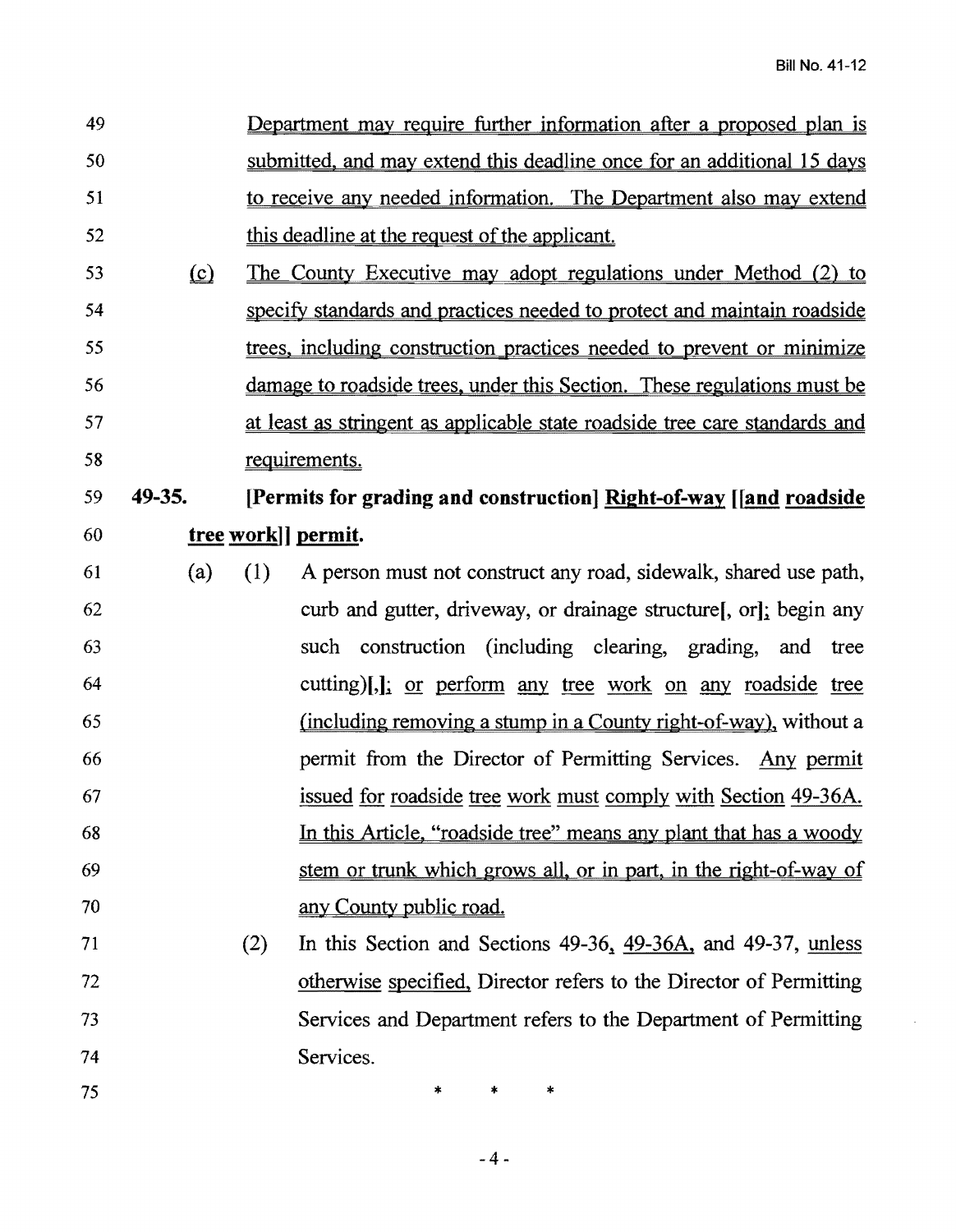| 76  | (b)           | <u>The Director must collect a fee, set by Method 3 regulation, for each</u>       |
|-----|---------------|------------------------------------------------------------------------------------|
| 77  |               | right-of-way [[and roadside tree work]] permit application. However,               |
| 78  |               | the Director must not collect a fee for any permit to remove:                      |
| 79  |               | $\Box$<br>a tree that endangers a person or property; or                           |
| 80  |               | a stump in the right-of-way.<br>(2)                                                |
| 81  | $\Omega$      | $\ast$<br>$\ast$<br>*                                                              |
| 82  | $[(c)]$ $(d)$ | *<br>*<br>$\ast$                                                                   |
| 83  |               | $[(d)]$ (e) Any violation of this Section is a Class A violation.                  |
| 84  |               | $[(e)]$ (f) [Half] The Director must refund half the fees required by this Section |
| 85  |               | [must be refunded] to the applicant if a permit is rejected or withdrawn           |
| 86  |               | [prior to the commencement of] before construction begins.<br>If an                |
| 87  |               | applicant proposes to undertake a project using materials, standards, or           |
| 88  |               | specifications superior to those required under this Article, the fees             |
| 89  |               | charged must be computed on the estimated cost of the project as if it             |
| 90  |               | met those requirements.                                                            |
| 91  | [(f)] (g)     | *<br>∗<br>$\ast$                                                                   |
| 92  | [(g)] (h)     | $\ast$<br>$\ast$<br>*                                                              |
| 93  | 49-36A.       | Roadside tree work.                                                                |
| 94  |               | [[(a) Definitions. In this Section, the following words have the meanings          |
| 95  |               | indicated:                                                                         |
| 96  |               | Certified arborist means a person who is certified as an arborist by the           |
| 97  |               | <u>International Society of Arboriculture or who the Director finds has an</u>     |
| 98  |               | <i>equivalent level of experience and training.</i>                                |
| 99  |               | <u>Critical root zone means the minimum area beneath a tree (typically a</u>       |
| 100 |               | concentric circle not less than 1.5 feet per diameter/inch of the tree,            |
| 101 |               | <u>measured at 4.5 feet above ground level) that must be protected to</u>          |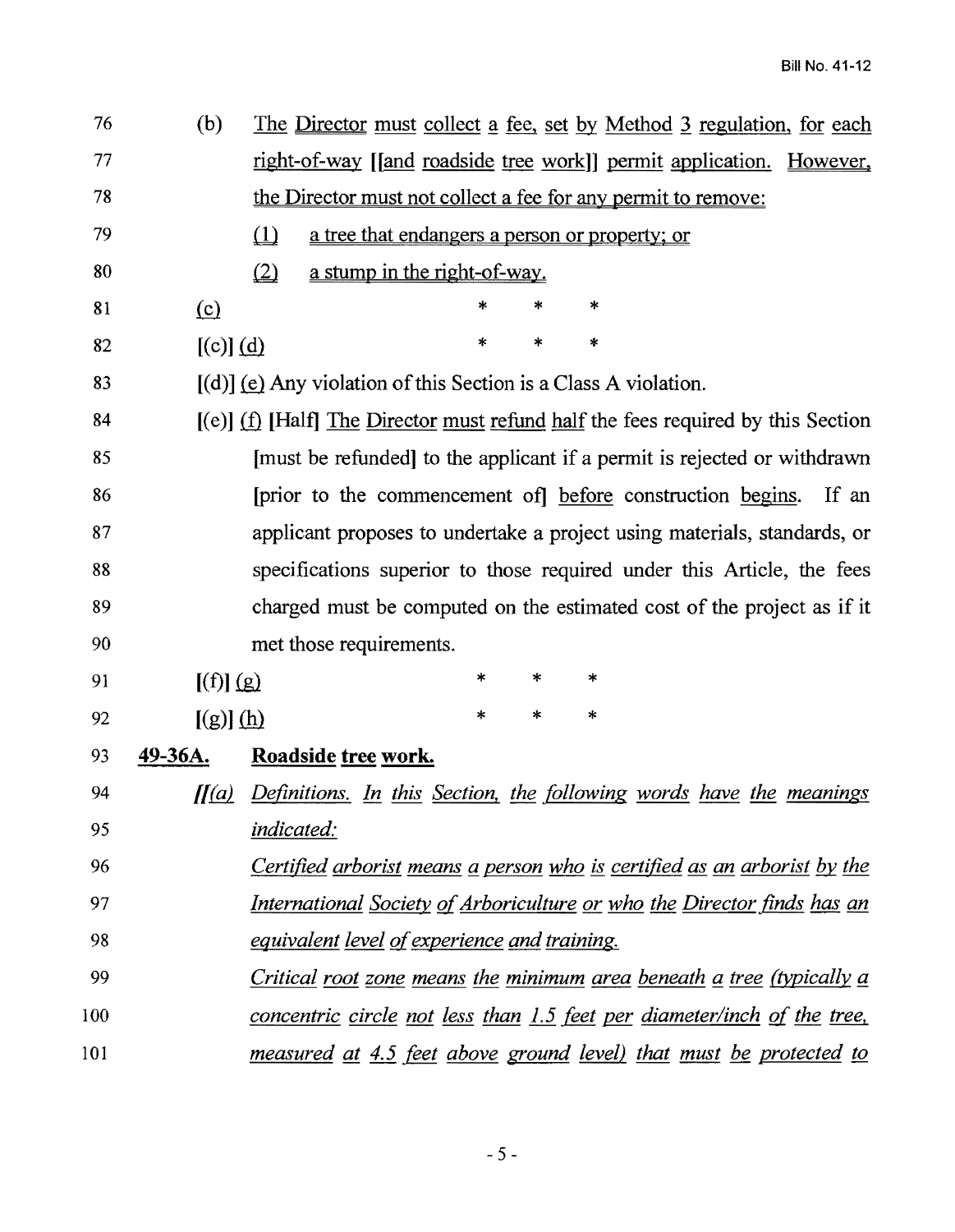$\bar{\mathcal{A}}$ 

| 102 | <u>preserve sufficient root mass to give the tree a reasonable chance of </u>            |  |  |  |
|-----|------------------------------------------------------------------------------------------|--|--|--|
| 103 | long-term survival.                                                                      |  |  |  |
| 104 | <u>Licensed tree expert means a person licensed under Title 5, Subtitle 4 of </u>        |  |  |  |
| 105 | the Natural Resources Article of the Maryland Code or any successor                      |  |  |  |
| 106 | provision.                                                                               |  |  |  |
| 107 | Pesticide means a:                                                                       |  |  |  |
| 108 | $\left( I\right)$<br><i>chemical or biological preparation used to kill, inhibit, or</i> |  |  |  |
| 109 | regulate growth on a targeted plant, plant spore, or plant seed,                         |  |  |  |
| 110 | <i>including:</i>                                                                        |  |  |  |
| 111 | (A)<br><u>an herbicide;</u>                                                              |  |  |  |
| 112 | (B)<br><u>an insecticide;</u>                                                            |  |  |  |
| 113 | <u>a</u> tree growth regulator; and<br>(C)                                               |  |  |  |
| 114 | (D)<br><u>a fungicide; or</u>                                                            |  |  |  |
| 115 | (2)<br><u>substance or mixture of substances intended:</u>                               |  |  |  |
| 116 | (A)<br>to prevent, destroy, repel, or mitigate a pest;                                   |  |  |  |
| 117 | (B)<br><u>for use as a plant regulator, defoliant, or desiccant; or </u>                 |  |  |  |
| 118 | (C)<br><u>for use as a spray adjuvant, such as a wetting agent or</u>                    |  |  |  |
| 119 | adhesive.                                                                                |  |  |  |
| 120 | <u>Recommended County tree list means a list of trees approved by the</u>                |  |  |  |
| 121 | <u>Director</u> after consulting the Chief of Tree Maintenance in the                    |  |  |  |
| 122 | Department of Transportation. The recommended tree list must include                     |  |  |  |
| 123 | each tree that the Department identifies as suitable for planting on                     |  |  |  |
| 124 | specific sites and conditions in the right-of-way of a public road.                      |  |  |  |
| 125 | <u>Roadside tree means any single-stem plant that has a woody stem or</u>                |  |  |  |
| 126 | <u>trunk that grows all, or in part, in the right-of-way of any County or </u>           |  |  |  |
| 127 | <u>State public road or shared use trail. [[Roadside tree includes the tree's</u>        |  |  |  |
| 128 | critical root zone.]]                                                                    |  |  |  |
|     |                                                                                          |  |  |  |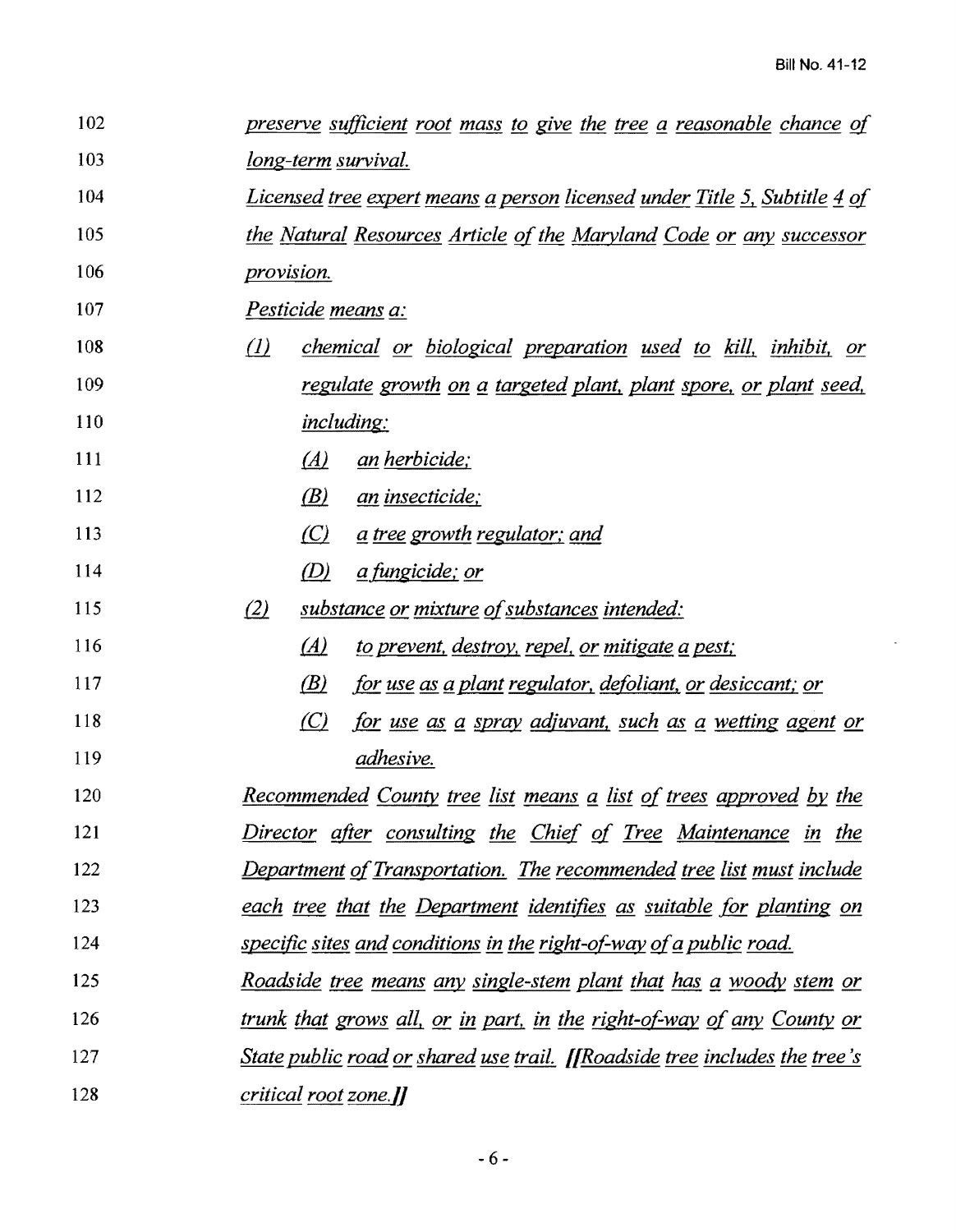| 129 |     |                   | <u> Tree work means any activity affecting a roadside tree, including:</u>  |
|-----|-----|-------------------|-----------------------------------------------------------------------------|
| 130 |     | $\left($          | removal of a roadside tree or a remaining stump;                            |
| 131 |     | $\left( 2\right)$ | planting pruning, root-pruning, or trimming a roadside tree;                |
| 132 |     | $\left(3\right)$  | application of pesticide directly to or in the <i>[[critical root zone</i>  |
| 133 |     |                   | of]] right-of-way abutting a roadside tree;                                 |
| 134 |     | $\left(4\right)$  | protection of a roadside tree; or                                           |
| 135 |     | $\Delta$          | treatment that may adversely affect the health or growth of a               |
| 136 |     |                   | roadside tree.                                                              |
| 137 | (b) |                   | <i>Applicability; exceptions.</i>                                           |
| 138 |     | (I)               | <u>The following activities do not require a right-of-way and </u>          |
| 139 |     |                   | <u>roadside tree work permit:</u>                                           |
| 140 |     |                   | (A)<br>cutting <u>or clearing a public utility right-of-way or land for</u> |
| 141 |     |                   | <u>an electric generating station licensed under Sections 7-</u>            |
| 142 |     |                   | <u>204, 7-205, 7-207, or 7-208 of the Public Utilities Article</u>          |
| 143 |     |                   | <u>of the Maryland Code, or any successor provision, if:</u>                |
| 144 |     |                   | (i)<br><u>any required certificate of public convenience and</u>            |
| 145 |     |                   | necessity has been issued under Section 5-1603(f) of                        |
| 146 |     |                   | <u>the Natural Resources Article of the Maryland Code</u>                   |
| 147 |     |                   | <u>or any successor provision; and</u>                                      |
| 148 |     |                   | (ii)<br>the cutting or clearing is conducted in a way that                  |
| 149 |     |                   | minimizes the loss of forest;                                               |
| 150 |     |                   | (B)<br><u>routine maintenance of a public utility right-of-way, and</u>     |
| 151 |     |                   | cutting or clearing any tree by a public utility as necessary               |
| 152 |     |                   | <i>comply with</i><br><u>applicable vegetation management</u><br><u>to</u>  |
| 153 |     |                   | requirements or to maintain, repair, replace, or upgrade                    |
| 154 |     |                   | <u>any public utility transmission or distribution line; or</u>             |

 $\mathcal{L}_{\mathcal{L}}$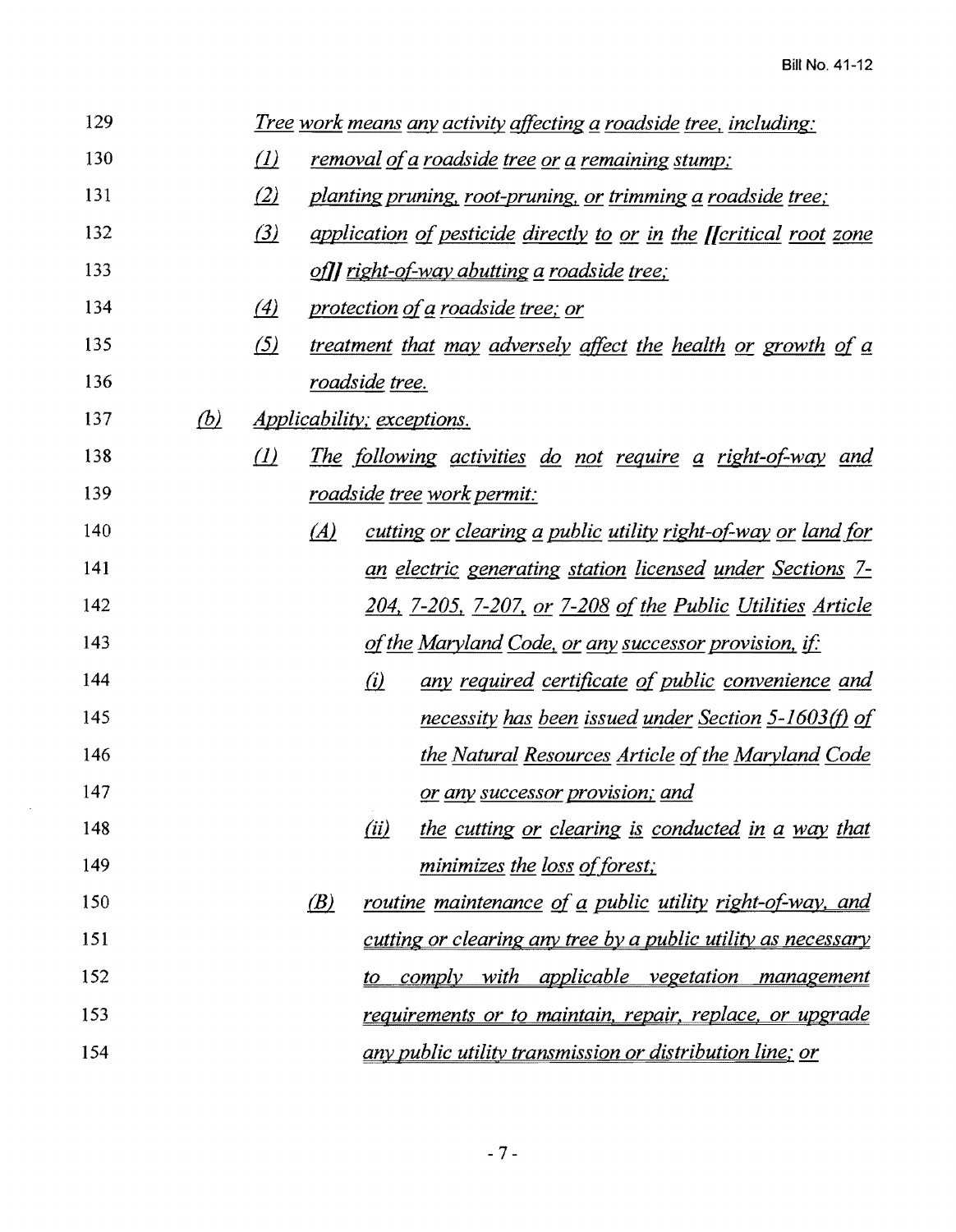| 155 |                   | $\left( $<br>cutting or clearing a public utility right-of-way or land for |
|-----|-------------------|----------------------------------------------------------------------------|
| 156 |                   | <u>a new transmission or distribution line.</u>                            |
| 157 | (2)               | <u>A licensed tree expert need not obtain a permit for work</u>            |
| 158 |                   | <u>performed on:</u>                                                       |
| 159 |                   | <u>a tree that is uprooted or truncated because of a storm or</u><br>(A)   |
| 160 |                   | <i>vehicular collision;</i>                                                |
| 161 |                   | (B)<br><u>a tree branch that is broken and contacts a telephone,</u>       |
| 162 |                   | cable television, electric power, or other wire carrying                   |
| 163 |                   | <i>electric current; or</i>                                                |
| 164 |                   | (C)<br><u>a tree or tree branch that a certified arborist or licensed</u>  |
| 165 |                   | <u>tree expert finds is endangering a person or property.</u>              |
| 166 | $\left( 3\right)$ | <u>A certified arborist or licensed tree expert who provides tree</u>      |
| 167 |                   | work under paragraph (2) must, within one week after an action             |
| 168 |                   | <u>is taken, give the Department:</u>                                      |
| 169 |                   | $\Delta$<br>notice of the property address, if available, and general      |
| 170 |                   | <u>area where the action was taken; and</u>                                |
| 171 |                   | (B)<br>a proposed plan to upgrade the work, if necessary, to the           |
| 172 |                   | <u>tree work standards in this Section and applicable</u>                  |
| 173 |                   | regulations.                                                               |
| 174 |                   | <u>The Department must approve, modify, or reject the proposed</u>         |
| 175 |                   | <u>plan, after reviewing the actions taken, within 14 days after</u>       |
| 176 |                   | receiving the information. If the Department does not act on the           |
| 177 |                   | proposed plan within 14 days, the plan is approved by default.             |
| 178 |                   | <u>The Department may require further information, and may</u>             |
| 179 |                   | <u>extend this deadline once for an additional 15 days in</u>              |
| 180 |                   | <u>extenuating circumstances. The Director also may extend this</u>        |
| 181 |                   | <u>deadline at the request of the applicant.</u>                           |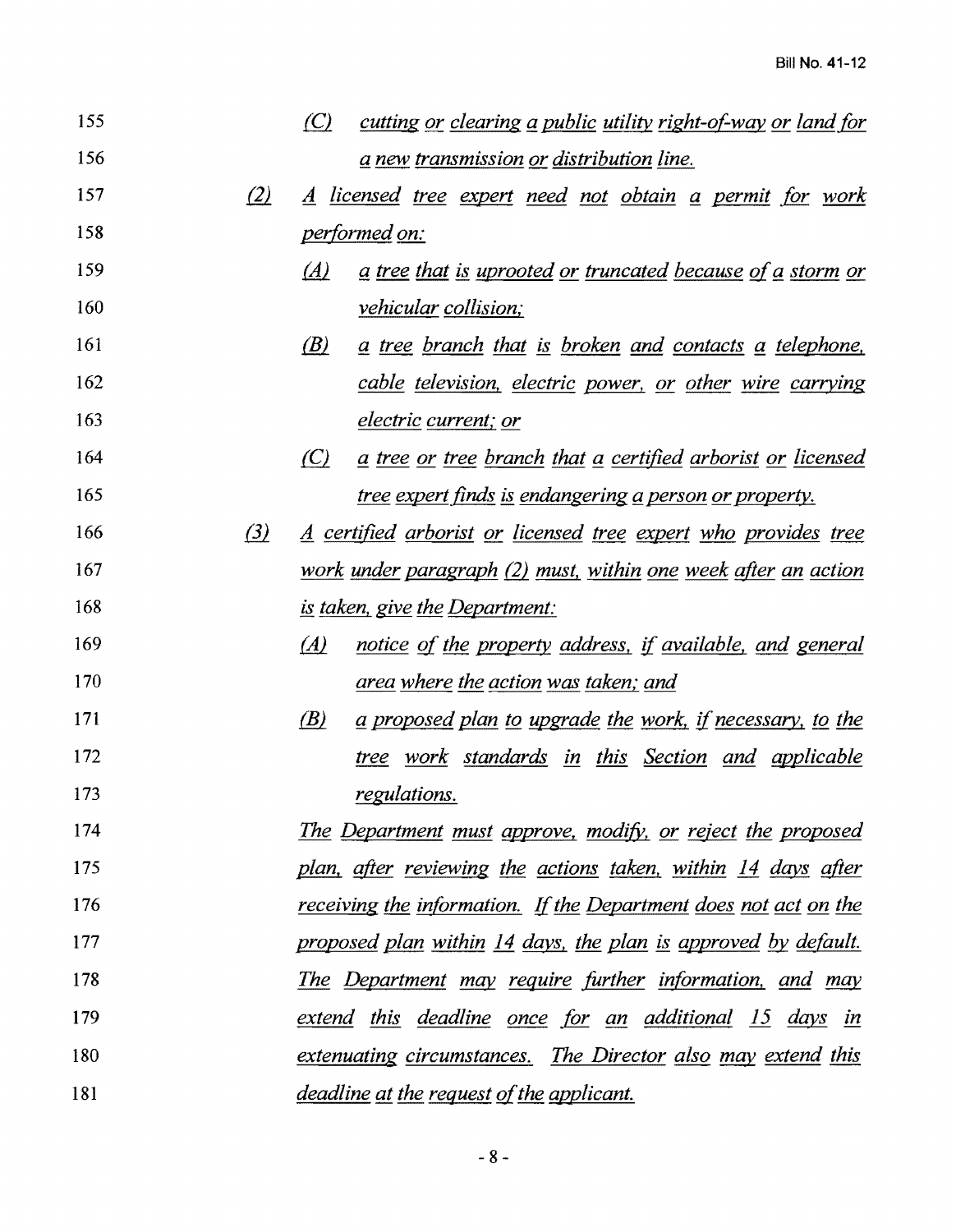| 182 | $\left( c\right)$ |          |                    | <u>Right-of-way and roadside tree work permit required.</u>                |
|-----|-------------------|----------|--------------------|----------------------------------------------------------------------------|
| 183 |                   | $\left($ |                    | <u>The Department must not issue a building or related permit to an</u>    |
| 184 |                   |          |                    | applicant for any demolition, clearing, pre-construction activity,         |
| 185 |                   |          |                    | <u>construction, or development that is likely to result in the </u>       |
| 186 |                   |          |                    | trimming, pruning, root-pruning, cutting, removal, or injury of a          |
| 187 |                   |          |                    | <u>roadside tree unless the applicant first obtains a right-of-way and</u> |
| 188 |                   |          |                    | <u>roadside tree work permit from the Department.</u>                      |
| 189 |                   | (2)      |                    | [[A]] Except as provided in subsection $(b)(1)$ , a right-of-way and       |
| 190 |                   |          |                    | <u>roadside tree work permit is required for any tree work on a</u>        |
| 191 |                   |          |                    | utility located in a right-of-way, such as a:                              |
| 192 |                   |          | (A)                | sewer;                                                                     |
| 193 |                   |          | (B)                | water or gas pipe;                                                         |
| 194 |                   |          | $\left( $          | storm drain;                                                               |
| 195 |                   |          | (D)                | <i>electric, telephone, or television cable or conduit;</i>                |
| 196 |                   |          | $E\left( E\right)$ | sidewalk;                                                                  |
| 197 |                   |          | (E)                | <u>driveway;</u>                                                           |
| 198 |                   |          | $\left( G\right)$  | sump pump;                                                                 |
| 199 |                   |          | (H)                | <u>gutter outflow line; or</u>                                             |
| 200 |                   |          | $\varrho$          | roadway or similar structure.                                              |
| 201 |                   | (3)      |                    | A person may receive a right-of-way and roadside tree work                 |
| 202 |                   |          |                    | <u>permit to perform tree work if the person:</u>                          |
| 203 |                   |          | $\Delta$           | <u>holds title to the land where the roadside tree is located;</u>         |
| 204 |                   |          | (B)                | <u>owns property abutting the right-of-way at the point where</u>          |
| 205 |                   |          |                    | the tree is located                                                        |
| 206 |                   |          | $\omega$           | <u>is a government agency that has an easement for the</u>                 |
| 207 |                   |          |                    | <i>public right-of-way where the tree is located;</i>                      |
| 208 |                   |          | $\mathcal{D}$      | <u>is responsible for providing tree care to the tree; or</u>              |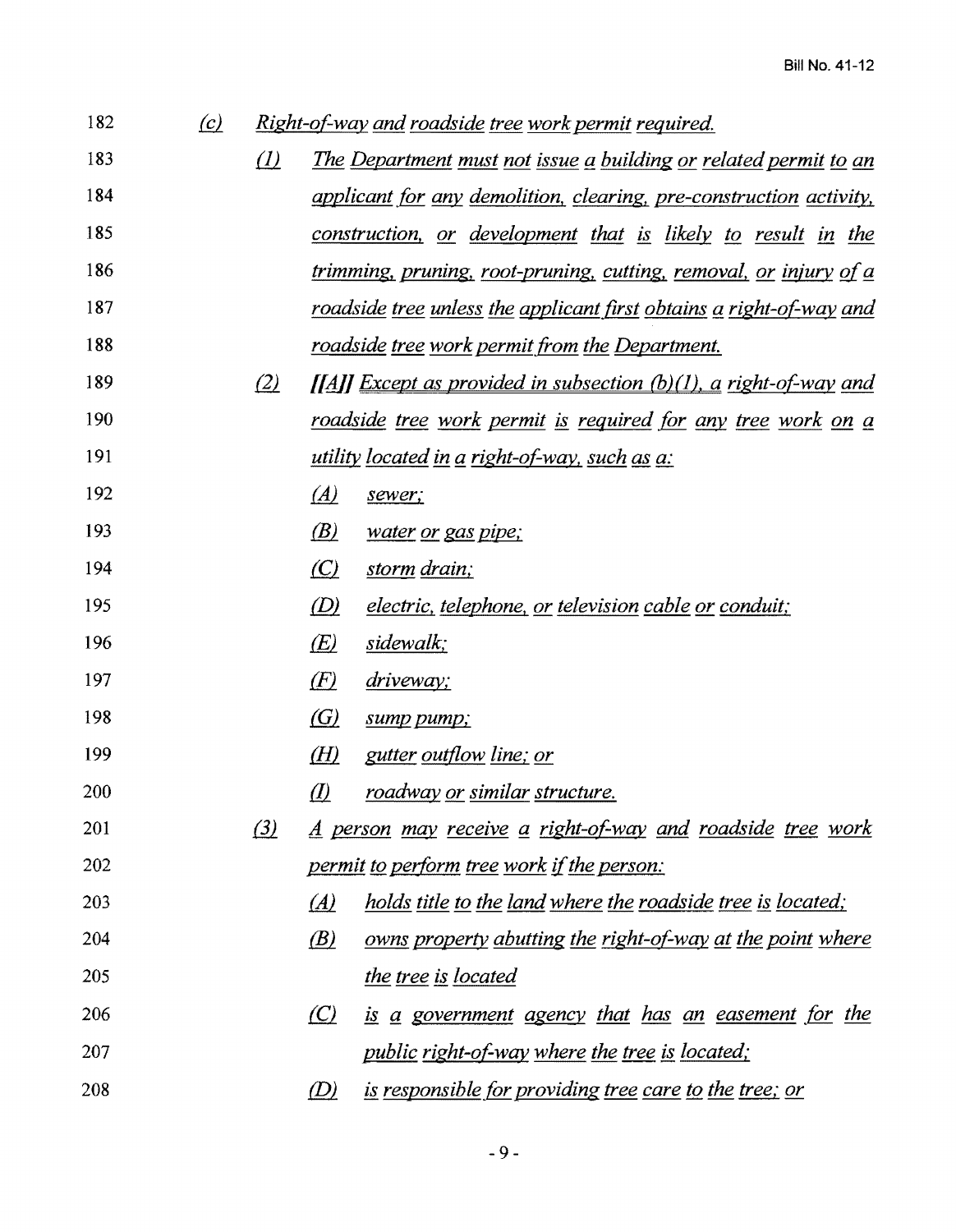| 209     |                              |                              | (E)                          | <u>is an authorized agent of any of these.</u>                                                                 |
|---------|------------------------------|------------------------------|------------------------------|----------------------------------------------------------------------------------------------------------------|
| 210     | $\left(\underline{d}\right)$ |                              |                              | <u>Permit issuance and administration.</u>                                                                     |
| 211     |                              | $\Delta$                     |                              | <u>After receiving an application for a right-of-way and roadside</u>                                          |
| 212     |                              |                              |                              | <u>tree work permit, the Department may meet with the applicant</u>                                            |
| 213     |                              |                              |                              | <u>and conduct an on-site examination of the proposed tree work.</u>                                           |
| 214     |                              | (2)                          |                              | <u>The Department should consult with the Chief of Tree</u>                                                    |
| 215     |                              |                              |                              | <u>Maintenance in the Department of Transportation regarding any</u>                                           |
| 216     |                              |                              |                              | <u>application under which the applicant would perform tree work.</u>                                          |
| $217 -$ |                              | $\left( \frac{3}{2} \right)$ |                              | <u>The Department may issue a permit if the applicant shows that</u>                                           |
| 218     |                              |                              |                              | <u>the proposed tree work is necessary to:</u>                                                                 |
| 219     |                              |                              | $\Delta$                     | protect the health of the tree;                                                                                |
| 220     |                              |                              | $\langle B \rangle$          | <u>eliminate or reduce a hazard to property, public safety, or</u>                                             |
| 221     |                              |                              |                              | health;                                                                                                        |
| 222     |                              |                              | $\omega$                     | <i>improve or prevent a deteriorated tree condition;</i>                                                       |
| 223     |                              |                              | $\left(\underline{D}\right)$ | <i>improve the overall appearance of the right-of-way; or</i>                                                  |
| 224     |                              |                              | E(                           | <u>carry out a development which has received all other</u>                                                    |
| 225     |                              |                              |                              | <u>applicable development approvals.</u>                                                                       |
| 226     |                              | $\left(4\right)$             |                              | <u>The Department may issue:</u>                                                                               |
| 227     |                              |                              | (A)                          | a permit for a specific tree or group of trees for specific                                                    |
| 228     |                              |                              |                              | <u>tree work for a term not to exceed 1 year after the permit is </u>                                          |
| 229     |                              |                              |                              | <u>issued; and</u>                                                                                             |
| 230     |                              |                              | (B)                          | <u>a permit for a comprehensive and continuing program of</u>                                                  |
| 231     |                              |                              |                              | <u>general tree work.</u>                                                                                      |
| 232     |                              | $\frac{(5)}{2}$              |                              | <u>A permit issued under paragraph <math>(4)(B)</math> must specify the types of <math>\overline{B}</math></u> |
| 233     |                              |                              |                              | <u>tree work it covers, as allowed by the license of the person who</u>                                        |
| 234     |                              |                              |                              | will supervise the program.                                                                                    |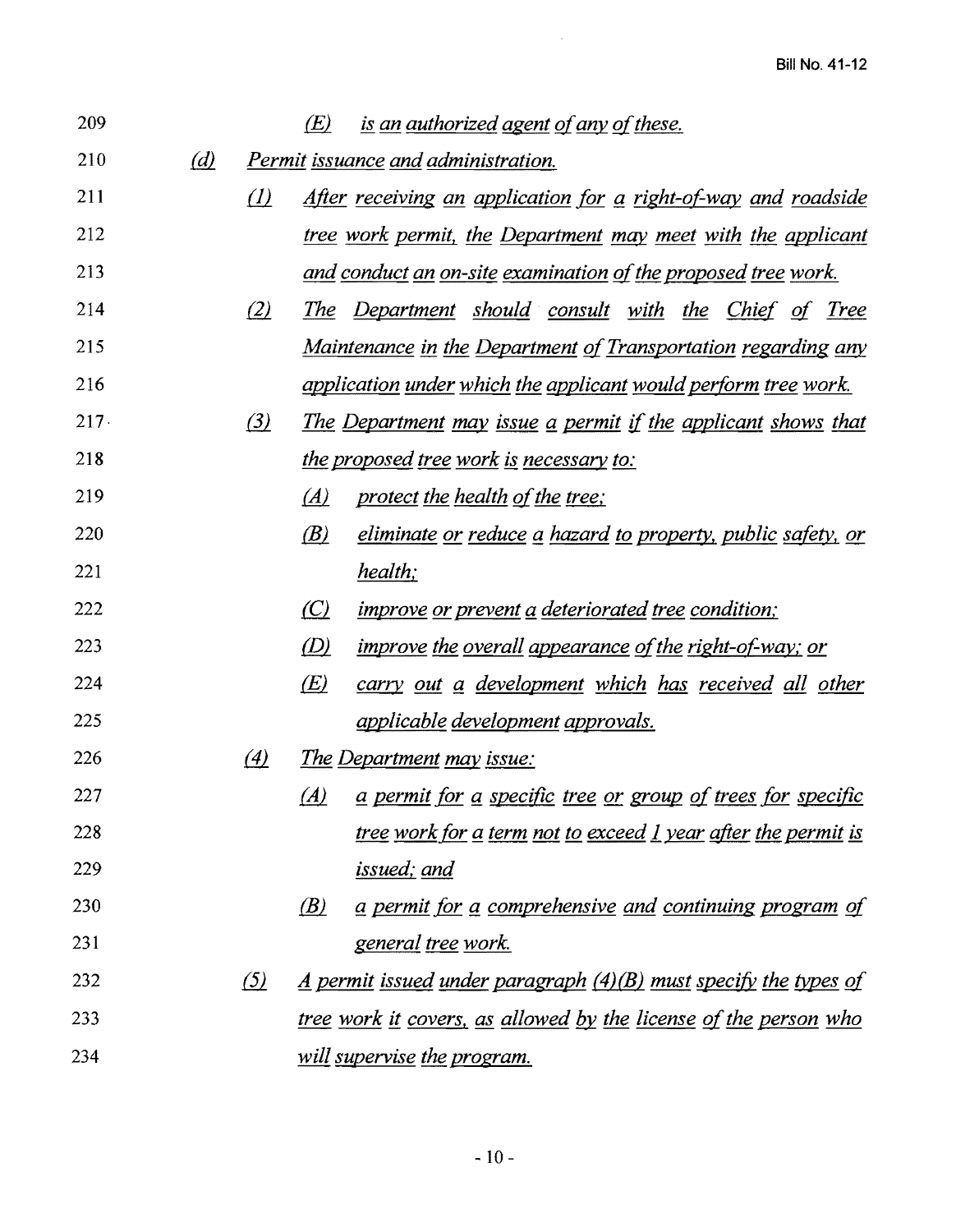| 235 |                           | (6)               |     | If the Department denies a permit application, the Department           |
|-----|---------------------------|-------------------|-----|-------------------------------------------------------------------------|
| 236 |                           |                   |     | <u>must notify the applicant of the reason.</u>                         |
| 237 |                           | (7)               |     | <u>The Department may:</u>                                              |
| 238 |                           |                   | (A) | <u>modify any term or condition of a permit to best achieve</u>         |
| 239 |                           |                   |     | the objectives of this Article; or                                      |
| 240 |                           |                   | (B) | <u>suspend or revoke a permit if the holder violates a</u>              |
| 241 |                           |                   |     | <u>condition of the permit or a provision of this Section or the</u>    |
| 242 |                           |                   |     | <u>Natural Resources Article of the Maryland Code.</u>                  |
| 243 | $\left(\mathbf{e}\right)$ |                   |     | <u>Tree work performance; inspection; replacement.</u>                  |
| 244 |                           | $\left( l\right)$ |     | <u>Each permittee must take all necessary measures to protect a</u>     |
| 245 |                           |                   |     | <u>roadside tree from damage during all phases of clearing,</u>         |
| 246 |                           |                   |     | <u>construction, or development of a building or other structure,</u>   |
| 247 |                           |                   |     | including installing protective fencing, avoiding soil compaction,      |
| 248 |                           |                   |     | <u>and protecting critical root zones in the right-of-way.</u>          |
| 249 |                           | (2)               |     | <u>A permittee must repair any damage a tree sustains during</u>        |
| 250 |                           |                   |     | <u>construction or development, including any broken limb, root, or</u> |
| 251 |                           |                   |     | <u>scarred trunk, and any damage caused by soil compaction.</u>         |
| 252 |                           | (3)               | (A) | <u>Before any bond filed with the Department under this</u>             |
| 253 |                           |                   |     | <u>Chapter is released, or (if no bond has been filed) before</u>       |
| 254 |                           |                   |     | <u>any certificate of occupancy or similar final approval is</u>        |
| 255 |                           |                   |     | <u>issued, the Department must inspect each affected</u>                |
| 256 |                           |                   |     | <u>roadside tree to determine, after consulting the Chief of </u>       |
| 257 |                           |                   |     | <u>Tree Maintenance in the Department of Transportation,</u>            |
| 258 |                           |                   |     | <u>whether the tree has a reasonable chance of achieving the</u>        |
| 259 |                           |                   |     | typical maximum age of a roadside tree in that location.                |
| 260 |                           |                   | (B) | <u>If the Department does not find that an affected tree has a</u>      |
| 261 |                           |                   |     | <u>reasonable chance of achieving the typical maximum age</u>           |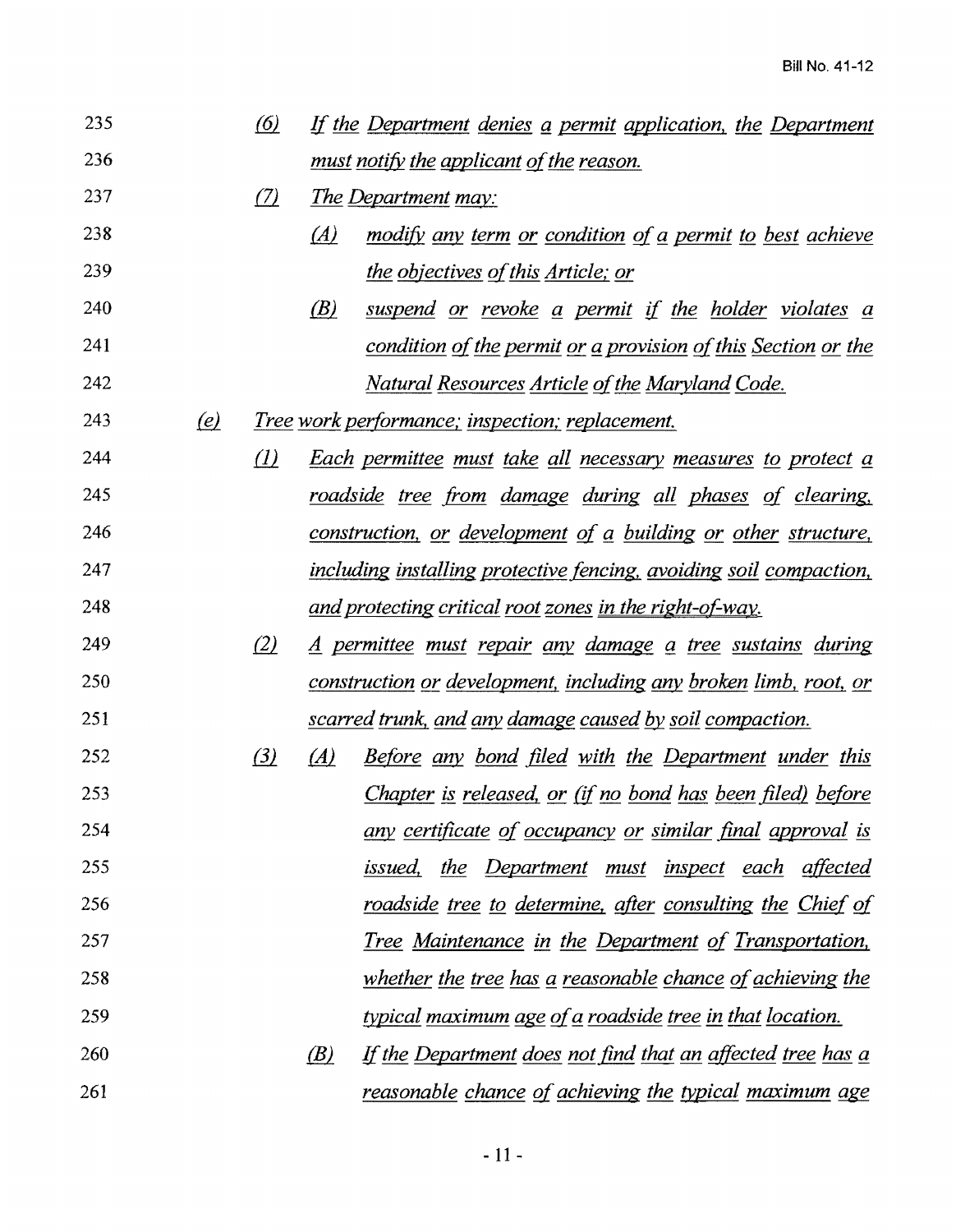| 262 |             |                           | of a roadside tree in that location, or if the permittee has             |
|-----|-------------|---------------------------|--------------------------------------------------------------------------|
| 263 |             |                           | <u>removed a roadside tree, the Department must require the</u>          |
| 264 |             |                           | permittee to pay an amount set by regulation into a tree                 |
| 265 |             |                           | replacement fund maintained by the Department of                         |
| 266 |             |                           | <i>Transportation.</i>                                                   |
| 267 |             | $\left( $                 | <u>The amount of payment must be set by Method 3</u>                     |
| 268 |             |                           | regulation; must be proportionate to the cost of replacing               |
| 269 |             |                           | <u>each affected tree, using a replacement ratio specified by</u>        |
| 270 |             |                           | regulation that takes into account the survival rate of                  |
| 271 |             |                           | newly-planted trees; must be computed according to the                   |
| 272 |             |                           | <u>size of the affected tree; may consider the species, age,</u>         |
| 273 |             |                           | <u>rarity, and historical value (if any) of the affected tree; and </u>  |
| 274 |             |                           | <u>must not be less than \$35 per circumference/inch of the</u>          |
| 275 |             |                           | <i>affected tree.</i>                                                    |
| 276 |             | (D)                       | The permittee must pay the required amount within 30                     |
| 277 |             |                           | days after the Director notifies the permittee that the                  |
| 278 |             |                           | payment is required. The Director may treat any unpaid                   |
| 279 |             |                           | <u>funds as a lien on the property where the affected tree is</u>        |
| 280 |             |                           | <u>located, and must not issue a certificate of occupancy or</u>         |
| 281 |             |                           | similar final approval for the site until full payment is                |
| 282 |             |                           | received.                                                                |
| 283 | $\vartheta$ | <u>Use</u> of pesticides. |                                                                          |
| 284 |             | $\left($                  | <u>Any permittee who applies a pesticide directly to a roadside tree</u> |
| 285 |             |                           | must be certified and licensed as required by the State                  |
| 286 |             |                           | Department of Agriculture, and must comply with applicable               |
| 287 |             |                           | state regulations.                                                       |

 $-12-$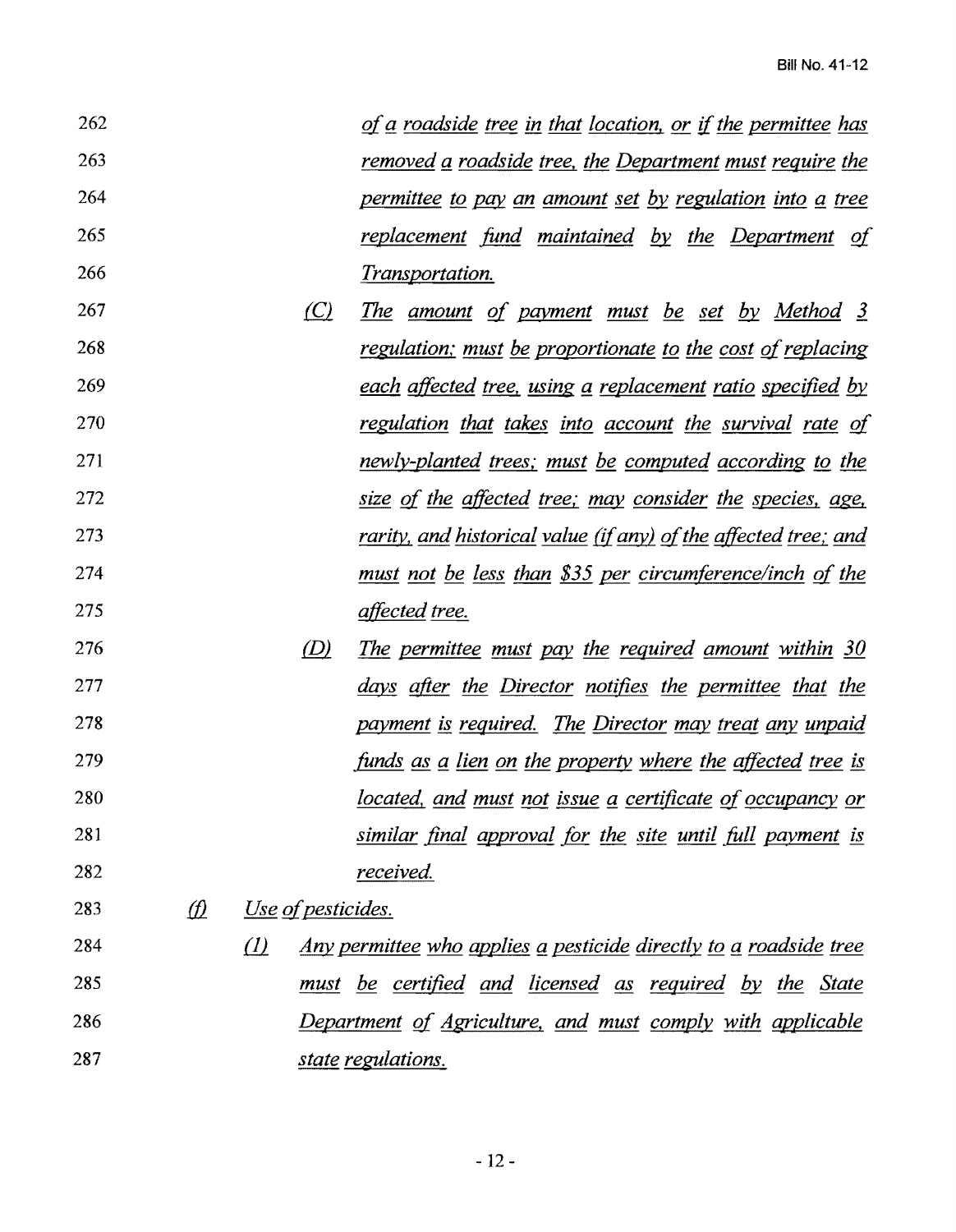| 288        | (2) | <u>Any permittee who applies a pesticide must only use a pesticide</u> |
|------------|-----|------------------------------------------------------------------------|
| 289        |     | that is registered for that use by the U.S. Environmental              |
| <b>290</b> |     | <u>Protection Agency and the State Department of Agriculture. Any</u>  |
| 291        |     | permittee who applies a pesticide must follow the manufacturer's       |
| 292        |     | <u>label directions for proper use.</u>                                |

- 293 (3) *Before applying a pesticide, a permittee must notify the Department of the approximate time and place of application.*
- 295 (4) Unless the Department directs otherwise, a permittee must not *apply an herbicide to g tree ifthe tree is §.feet tall or higher.*
- 297 (5) *A permittee must remove dead plant material resulting from the application* Q[ *an herbicide if removal is necessary fOr safety reasons.*
- {§l *A permittee must take reasonable precautions in selecting and applying gpesticide on or near g roadside tree to:*
- *(A)* avoid the use of an herbicide on vegetation that *contributes to soil retention. especially at g highway cut or fill and any other area with g steep slope; and*
- *(B) prevent stream pollution and damage to any adjoining property.*
- *{gl Roadside tree planting.*
- 308 *<i>(1)* Any tree that is planted on a public right-of-way must be of a *species and variety .from the recommended County tree list and must confOrm to the American Standard tor Nursery Stock or standards that the Director identifies as equivalent.*
- m *Each roadside tree planting must comply with g planting plan approved by the Department after consulting the Chief of Tree*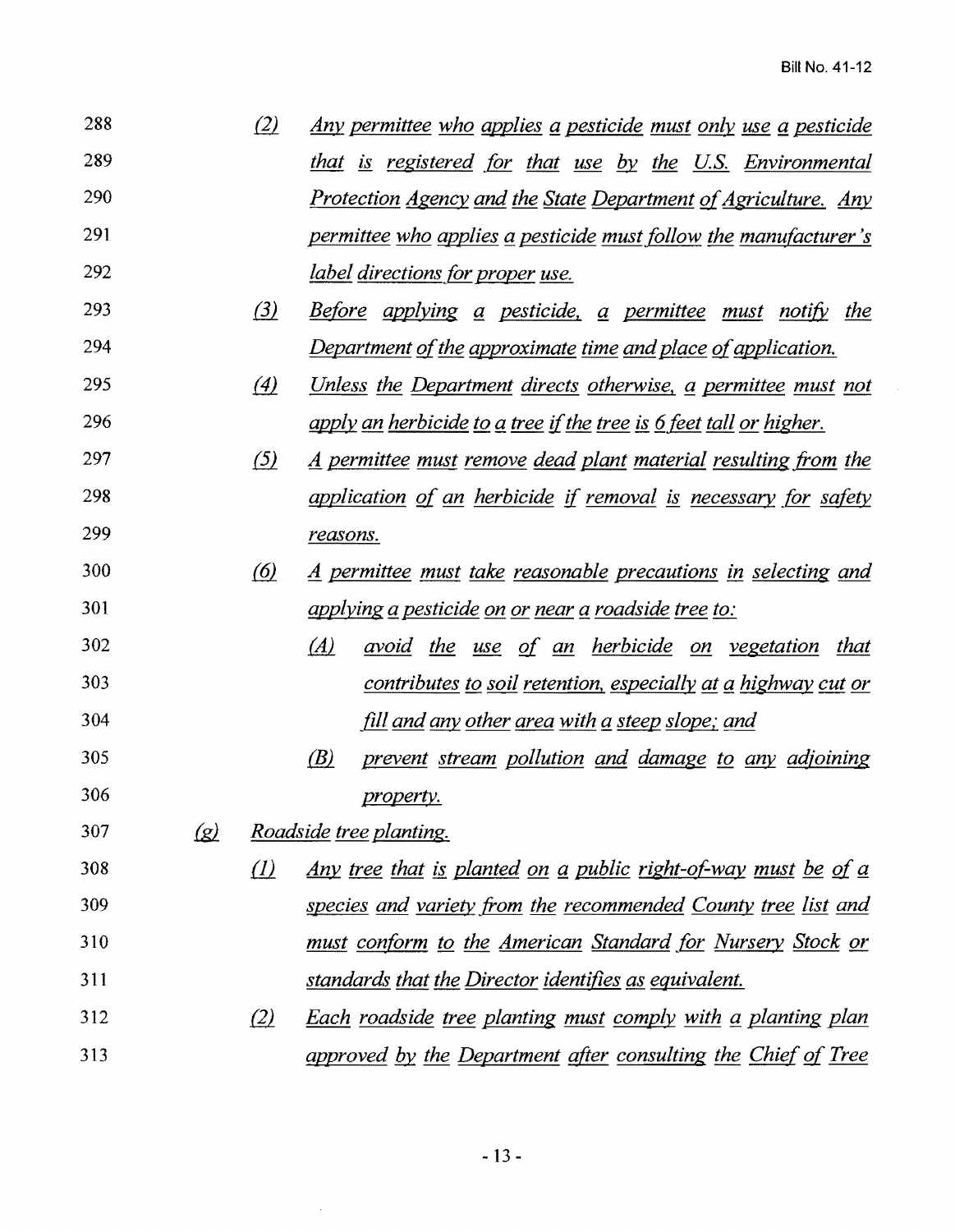| 314 |                     | <u>Maintenance in the Department of Transportation. The planting</u>                 |  |  |  |  |
|-----|---------------------|--------------------------------------------------------------------------------------|--|--|--|--|
| 315 |                     | <u>plan must cover:</u>                                                              |  |  |  |  |
| 316 |                     | (A)<br>stump removal, including a requirement to fill in any                         |  |  |  |  |
| 317 |                     | resulting hole;                                                                      |  |  |  |  |
| 318 |                     | (B)<br>size and type of planting stock;                                              |  |  |  |  |
| 319 |                     | $\left(\mathcal{C}\right)$<br><i>planting specifications;</i>                        |  |  |  |  |
| 320 |                     | $\langle D \rangle$<br>spacing;                                                      |  |  |  |  |
| 321 |                     | E(<br>species;                                                                       |  |  |  |  |
| 322 |                     | $E\left(  E\right)  %$<br><i>proximity to overhead wires;</i>                        |  |  |  |  |
| 323 |                     | <u>(G)</u><br><u>care and maintenance; and </u>                                      |  |  |  |  |
| 324 |                     | (H)<br><u>any other site consideration.</u>                                          |  |  |  |  |
| 325 | $\langle h \rangle$ | Regulations.<br><u>The County Executive must adopt regulations under</u>             |  |  |  |  |
| 326 |                     | <u>Method 2 that are at least as stringent as applicable state roadside tree</u>     |  |  |  |  |
| 327 |                     | <u>standards and requirements. These regulations may specify further:</u>            |  |  |  |  |
| 328 |                     | $\Omega$<br><u>criteria for right-of-way and roadside tree work permit issuance;</u> |  |  |  |  |
| 329 |                     | (2)<br>roadside<br>tree work standards and practices, including                      |  |  |  |  |
| 330 |                     | construction practices that will minimize damage to roadside                         |  |  |  |  |
| 331 |                     | trees;                                                                               |  |  |  |  |
| 332 |                     | (3)<br>criteria for the use of pesticides; and                                       |  |  |  |  |
| 333 |                     | (4)<br>roadside tree planting requirements.                                          |  |  |  |  |
| 334 | (a)                 | <i>Right-of-way permit required.</i> The Department must not issue a                 |  |  |  |  |
| 335 |                     | building or related permit to an applicant for any demolition, clearing,             |  |  |  |  |
| 336 |                     | pre-construction activity, construction, or development that is likely to            |  |  |  |  |
| 337 |                     | result in the trimming, pruning, root-pruning, cutting, or removal of, or            |  |  |  |  |
| 338 |                     | injury to, a roadside tree unless the applicant obtains a right-of-way               |  |  |  |  |
| 339 |                     | permit from the Department under Section 49-35.                                      |  |  |  |  |
| 340 | (b)                 | <i>Applicability; exceptions.</i>                                                    |  |  |  |  |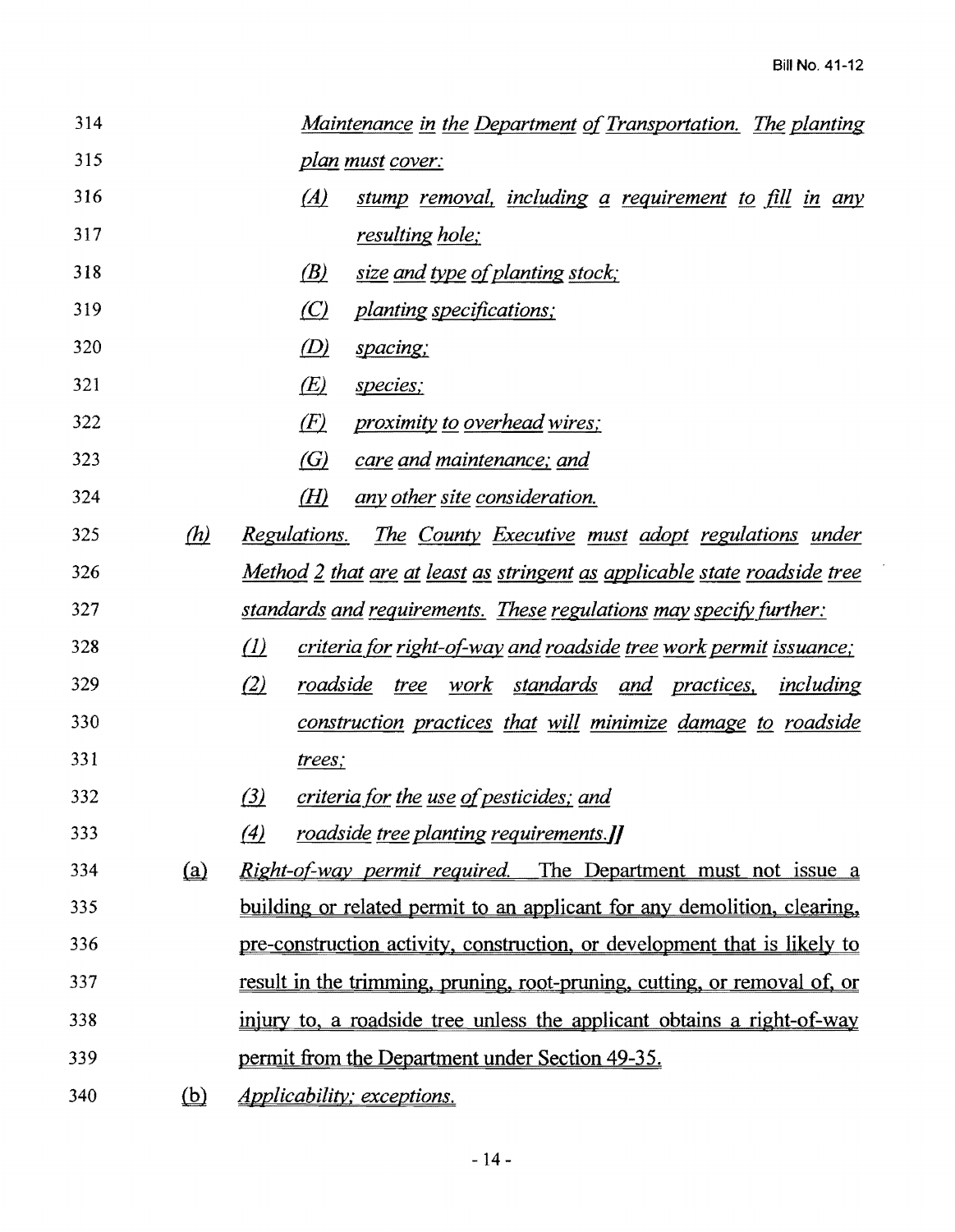| 341 | $\Omega$ |                                                                  | <u>A person (including a government agency) may receive a right-</u> |  |
|-----|----------|------------------------------------------------------------------|----------------------------------------------------------------------|--|
| 342 |          | of-way permit to perform tree work on a roadside tree if the     |                                                                      |  |
| 343 |          | person:                                                          |                                                                      |  |
| 344 |          | (A)                                                              | holds title to the land where the roadside tree is located;          |  |
| 345 |          | (B)                                                              | owns property abutting the right-of-way at the point where           |  |
| 346 |          |                                                                  | the tree is located;                                                 |  |
| 347 |          | $\circ$                                                          | is a government agency that has an easement for the public           |  |
| 348 |          |                                                                  | right-of-way where the tree is located;                              |  |
| 349 |          | (D)                                                              | is responsible for providing tree care to the tree;                  |  |
| 350 |          | <u>(E)</u>                                                       | <u>is a public utility; or</u>                                       |  |
| 351 |          | $\mathbf{E}$                                                     | is an authorized agent of any of these.                              |  |
| 352 | (2)      | The following activities are not subject to this Section (except |                                                                      |  |
| 353 |          | subsection (f)) and do not require a right-of-way permit:        |                                                                      |  |
| 354 |          | (A)                                                              | cutting or clearing a public utility right-of-way or land for        |  |
| 355 |          |                                                                  | an electric generating station licensed under Sections 7-            |  |
| 356 |          |                                                                  | 204, 7-205, 7-207, or 7-208 of the Public Utilities Article          |  |
| 357 |          |                                                                  | of the Maryland Code, or any successor provision, if:                |  |
| 358 |          |                                                                  | $\Omega$<br>any required certificate of public convenience and       |  |
| 359 |          |                                                                  | necessity has been issued under Section 5-1603(f) of                 |  |
| 360 |          |                                                                  | the Natural Resources Article of the Maryland Code                   |  |
| 361 |          |                                                                  | or any successor provision; and                                      |  |
| 362 |          |                                                                  | the cutting or clearing is conducted in a way that<br>(ii)           |  |
| 363 |          |                                                                  | minimizes the loss of forest;                                        |  |
| 364 |          | (B)                                                              | <u>routine maintenance of a public utility right-of-way, and</u>     |  |
| 365 |          |                                                                  | cutting or clearing any tree by a public utility as necessary        |  |
| 366 |          |                                                                  | comply with applicable vegetation management<br>to                   |  |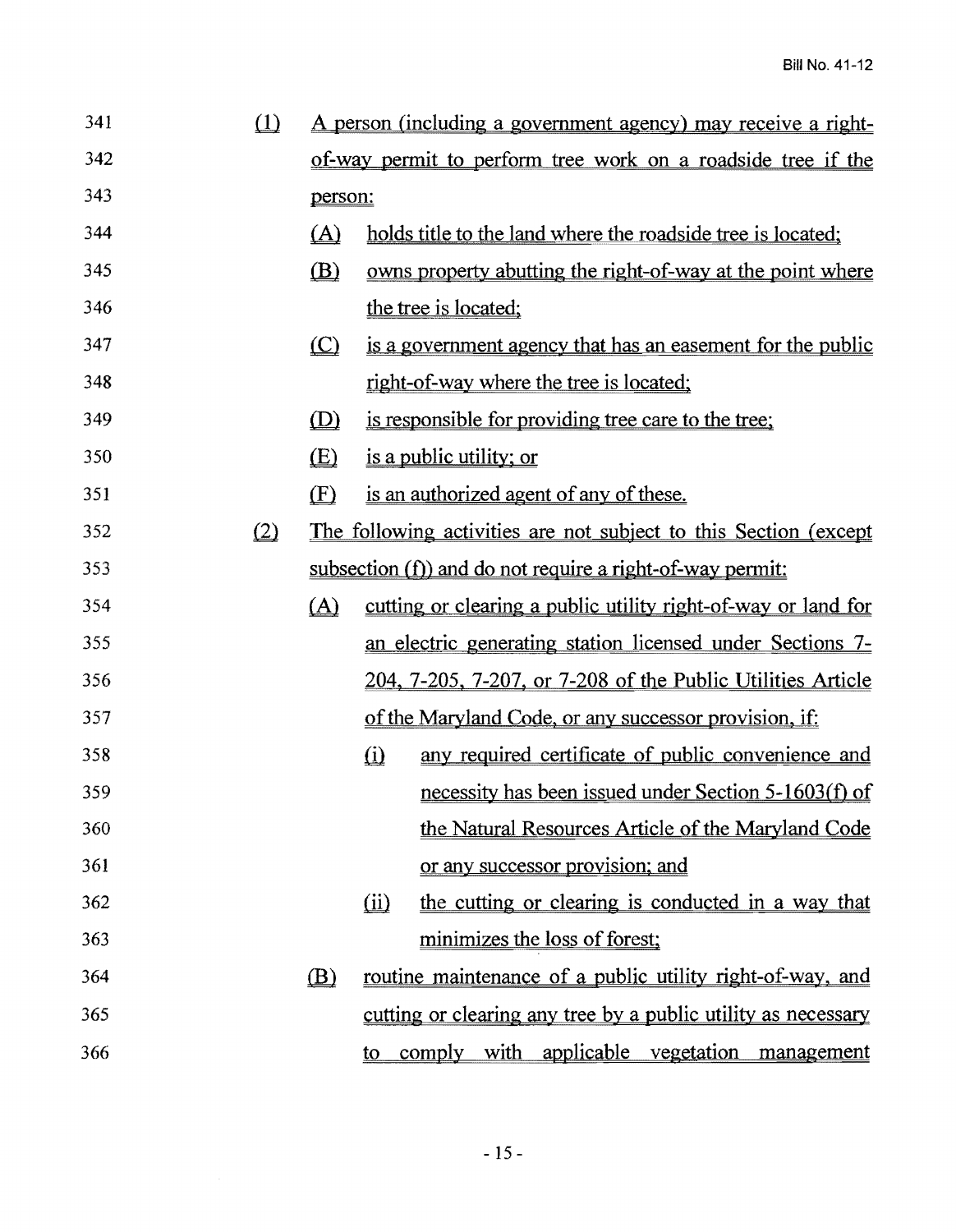| 367 |          |                          |                                                          | requirements or to maintain, repair, replace, or upgrade      |
|-----|----------|--------------------------|----------------------------------------------------------|---------------------------------------------------------------|
| 368 |          |                          | any public utility transmission or distribution line; or |                                                               |
| 369 |          | $\underline{\mathbb{C}}$ |                                                          | cutting or clearing a public utility right-of-way or land for |
| 370 |          |                          |                                                          | a new transmission or distribution line.                      |
| 371 | $\Omega$ | (A)                      |                                                          | A licensed tree expert need not obtain a right-of-way         |
| 372 |          |                          |                                                          | permit for tree work performed on:                            |
| 373 |          |                          | $\Omega$                                                 | a tree that is uprooted or severely damaged because           |
| 374 |          |                          |                                                          | of a storm or vehicular collision;                            |
| 375 |          |                          | $\hat{\underline{\mathbf{u}}}$                           | a tree branch that is broken and contacts a                   |
| 376 |          |                          |                                                          | telephone, cable television, electric power, or other         |
| 377 |          |                          |                                                          | wire carrying electric current; or                            |
| 378 |          |                          | (iii)                                                    | a tree or tree branch that a licensed tree expert finds       |
| 379 |          |                          |                                                          | immediately endangers a person or property.                   |
| 380 |          | (B)                      |                                                          | A licensed tree expert who provides tree work under           |
| 381 |          |                          |                                                          | subparagraph $(A)$ must, within one week after an action is   |
| 382 |          |                          |                                                          | taken, give the Department:                                   |
| 383 |          |                          | $\Omega$                                                 | notice of the property address, if available, and             |
| 384 |          |                          |                                                          | general area where the action was taken; and                  |
| 385 |          |                          | (ii)                                                     | a proposed plan to upgrade the work, if necessary, to         |
| 386 |          |                          |                                                          | the tree work standards in this Section and                   |
| 387 |          |                          |                                                          | applicable regulations.                                       |
| 388 |          |                          |                                                          | The Department must approve, modify, or reject the            |
| 389 |          |                          |                                                          | proposed plan, after reviewing the actions taken, within 14   |
| 390 |          |                          |                                                          | days after receiving the information. If the Department       |
| 391 |          |                          |                                                          | does not act on the proposed plan within 14 days, the plan    |
| 392 |          |                          |                                                          | is approved by default. The Department may require            |
| 393 |          |                          |                                                          | further information, and may extend this deadline once for    |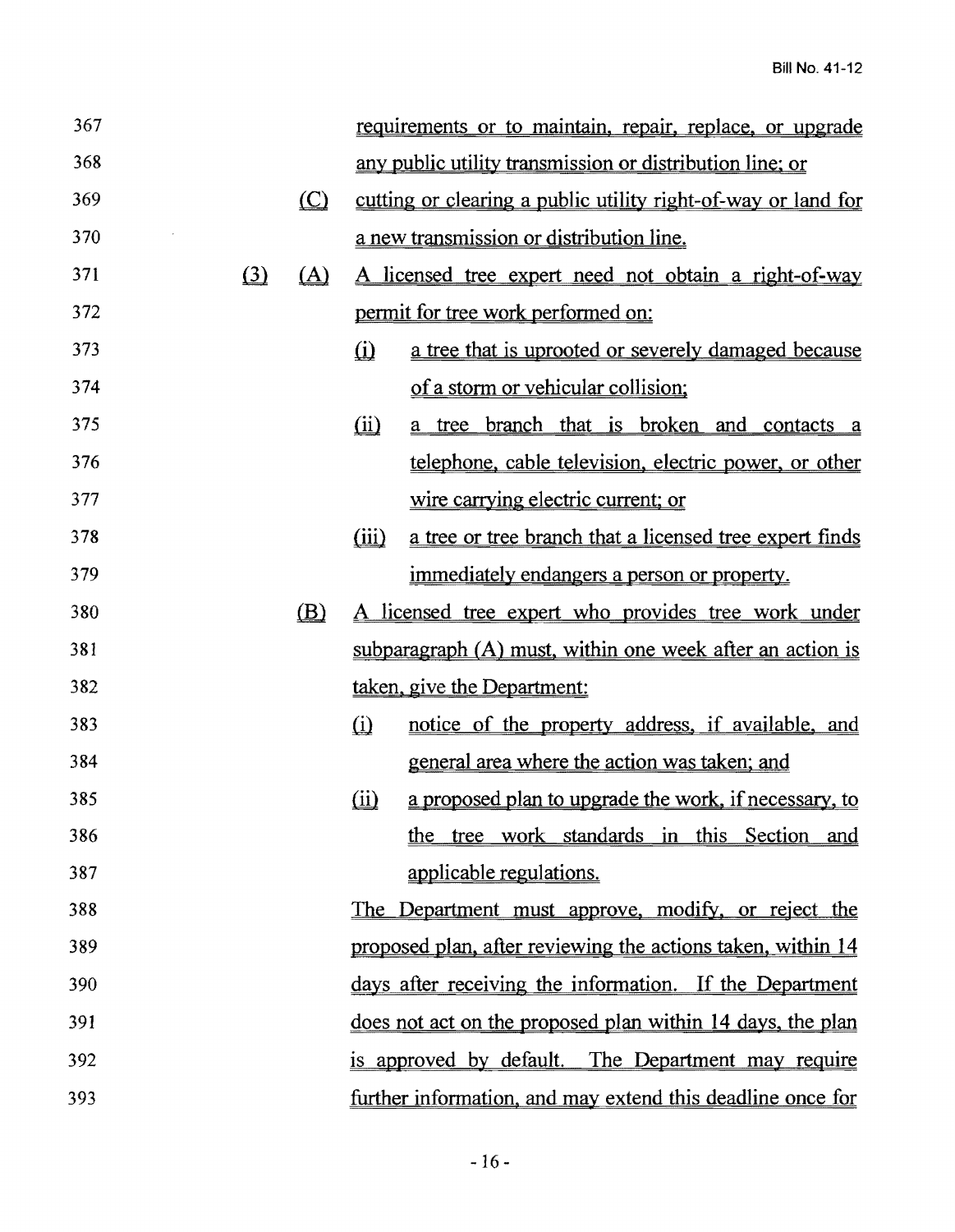| 394 |          |                  | an additional 15 days in extenuating circumstances. The                       |
|-----|----------|------------------|-------------------------------------------------------------------------------|
| 395 |          |                  | Director also may extend this deadline at the request of the                  |
| 396 |          |                  | applicant.                                                                    |
| 397 | $\Omega$ |                  | <u>Basis of permit. The Department may issue a right-of-way permit if the</u> |
| 398 |          |                  | applicant shows that the proposed tree work is necessary to:                  |
| 399 |          | $\Box$           | protect the health of the tree;                                               |
| 400 |          | (2)              | eliminate or reduce a hazard to property, public safety, or health;           |
| 401 |          | (3)              | improve or prevent a deteriorated tree condition;                             |
| 402 |          | $\left(4\right)$ | improve the overall appearance of the right-of-way; or                        |
| 403 |          | (5)              | carry out a development which has received all other applicable               |
| 404 |          |                  | development approvals.                                                        |
| 405 | $\omega$ |                  | <i>Tree protection plan.</i>                                                  |
| 406 |          | $\Box$           | <u>The Department must not issue a right-of-way permit for tree</u>           |
| 407 |          |                  | work under Section 49-35 until the applicant has submitted, and               |
| 408 |          |                  | the Department has approved, a site-specific tree protection plan             |
| 409 |          |                  | that requires the applicant to take all necessary measures to                 |
| 410 |          |                  | protect, and minimize damage during development to, any                       |
| 411 |          |                  | affected roadside tree.                                                       |
| 412 |          | (2)              | If the advice or consent of any County department, in its role as             |
| 413 |          |                  | <u>owner of or otherwise responsible for the care of any tree in a</u>        |
| 414 |          |                  | County right-of-way, is needed or requested before the state                  |
| 415 |          |                  | Department of Natural Resources may act on a permit allowing                  |
| 416 |          |                  | tree work on a tree in a County right-of-way, that County                     |
| 417 |          |                  | department must not give its advice or consent until the                      |
| 418 |          |                  | Department of Permitting Services has approved a tree protection              |
| 419 |          |                  | plan under this subsection, Section 8-26, or Section 19-71.                   |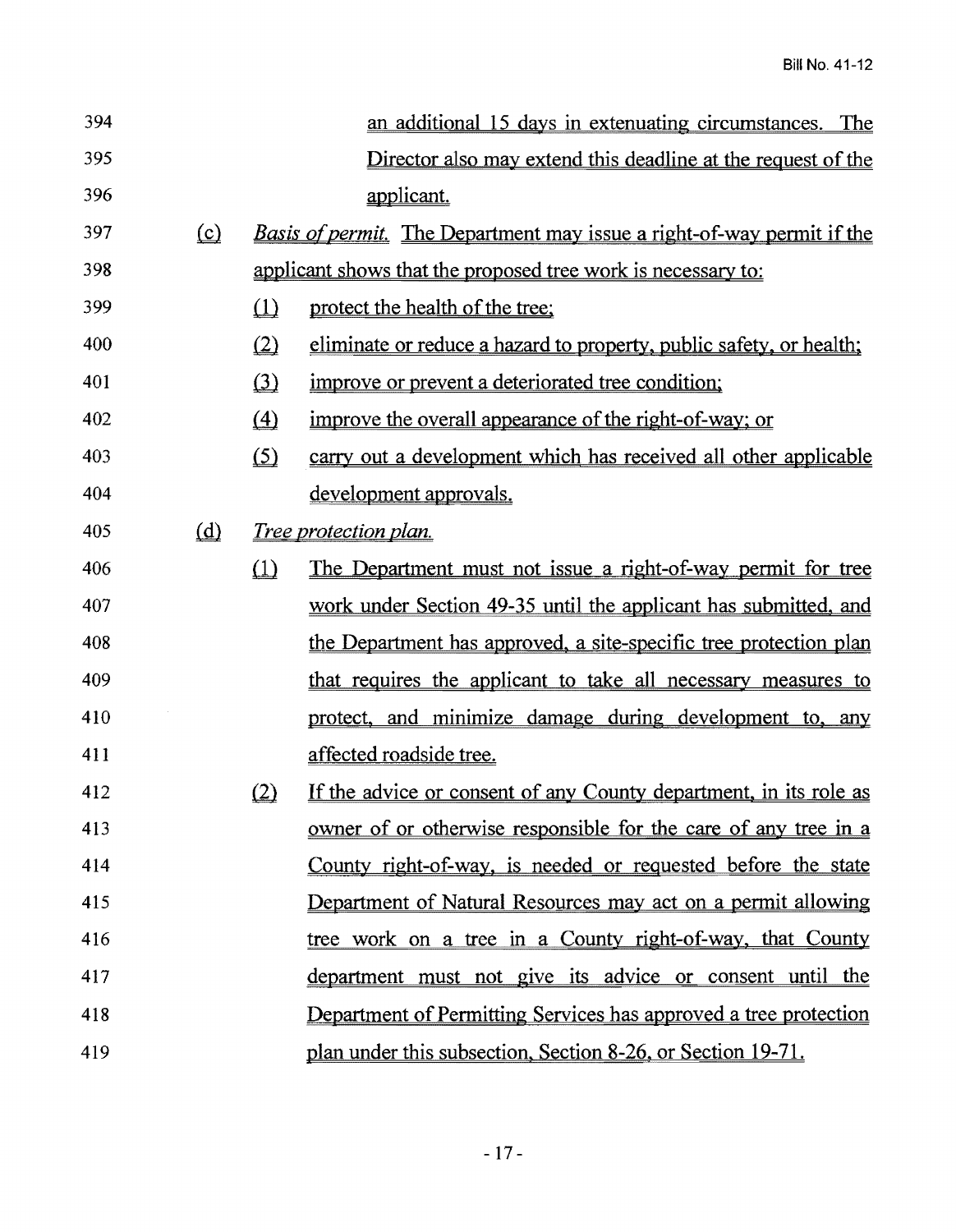$\mathcal{A}^{\pm}$ 

| 420 |                                | $\Omega$ |              |                                                                    | The Department must approve or reject each proposed tree              |
|-----|--------------------------------|----------|--------------|--------------------------------------------------------------------|-----------------------------------------------------------------------|
| 421 |                                |          |              |                                                                    | protection plan within 30 days after receiving it. If the             |
| 422 |                                |          |              |                                                                    | <u>Department does not act on a proposed plan within 30 days, the</u> |
| 423 |                                |          |              |                                                                    | plan is approved by default. The Department may require further       |
| 424 |                                |          |              | information after a proposed plan is submitted, and may extend     |                                                                       |
| 425 |                                |          |              | this deadline once for an additional 15 days to receive any needed |                                                                       |
| 426 |                                |          |              |                                                                    | information. The Department also may extend this deadline at          |
| 427 |                                |          |              |                                                                    | the request of the applicant.                                         |
| 428 | $\left( \underline{e} \right)$ |          |              | Tree replacement.                                                  |                                                                       |
| 429 |                                | $\Omega$ |              |                                                                    | Each permittee who removes a roadside tree in a County right-of-      |
| 430 |                                |          |              | way must:                                                          |                                                                       |
| 431 |                                |          | (A)          |                                                                    | plant a tree from the recommended County tree list in a               |
| 432 |                                |          |              |                                                                    | County right-of-way, at or near the location of the original          |
| 433 |                                |          |              |                                                                    | tree, which is suitable to that location, unless the Director         |
| 434 |                                |          |              |                                                                    | waives this requirement because:                                      |
| 435 |                                |          |              | $\Omega$                                                           | compliance at the particular site would not be                        |
| 436 |                                |          |              |                                                                    | feasible; or                                                          |
| 437 |                                |          |              | $\omega$                                                           | the removed tree was already dead or posed a                          |
| 438 |                                |          |              |                                                                    | danger to persons or property; and                                    |
| 439 |                                |          | $\mathbf{B}$ |                                                                    | pay an amount into a Street Tree Planting Fund maintained             |
| 440 |                                |          |              |                                                                    | by the Department of Transportation, unless the Director              |
| 441 |                                |          |              |                                                                    | waives this requirement because the removed tree was                  |
| 442 |                                |          |              |                                                                    | already dead or posed a danger to persons or property, at a           |
| 443 |                                |          |              |                                                                    | rate set by regulation that will allow the Department of              |
| 444 |                                |          |              |                                                                    | Transportation to plant 2 more suitable replacement trees,            |
| 445 |                                |          |              |                                                                    | or 3 more replacement trees if the Director has waived the            |
| 446 |                                |          |              |                                                                    | on-site planting requirement because compliance at the                |
|     |                                |          |              |                                                                    |                                                                       |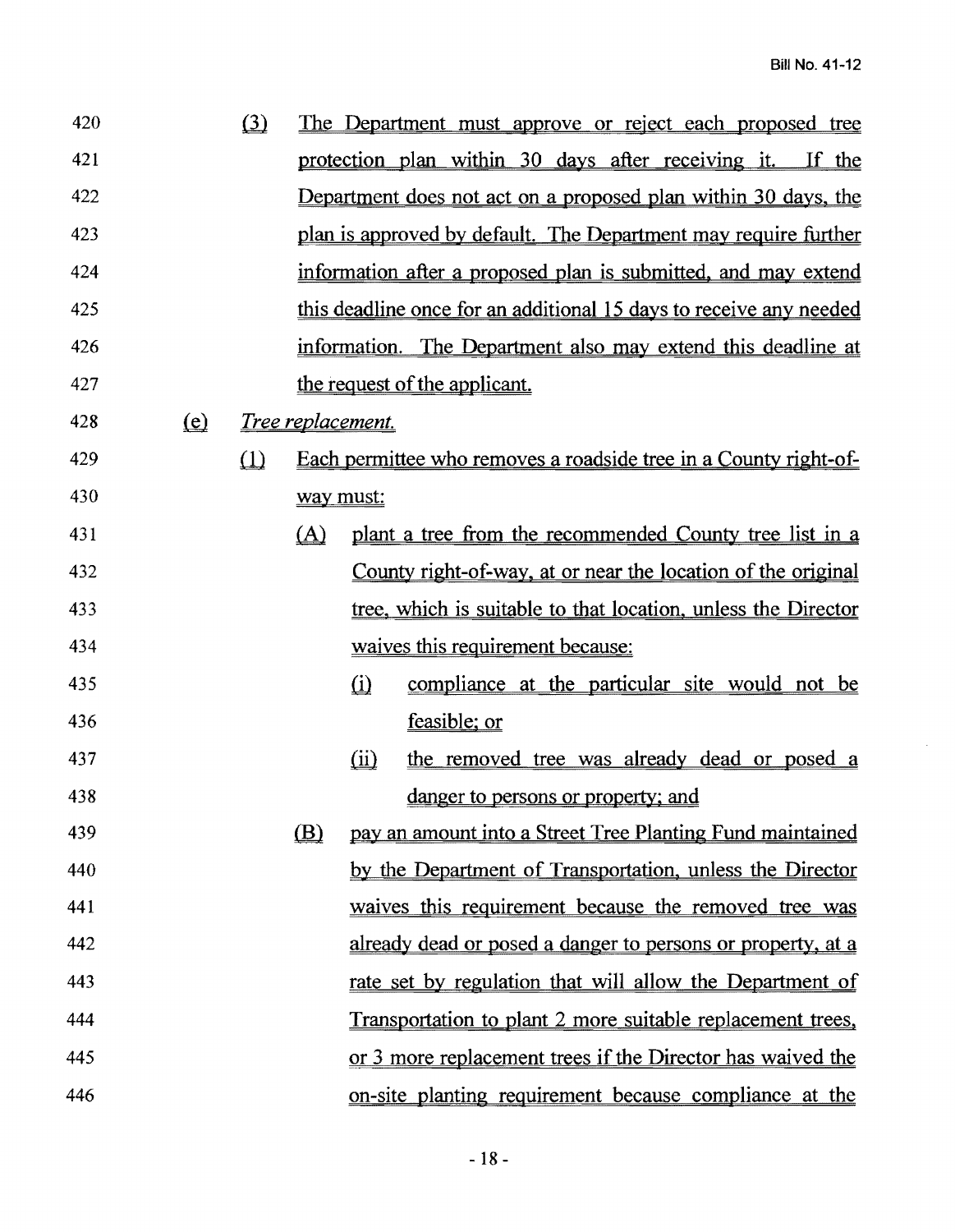| 447 |                               |             |                                                                    | particular site would not be feasible, at suitable locations in         |  |
|-----|-------------------------------|-------------|--------------------------------------------------------------------|-------------------------------------------------------------------------|--|
| 448 |                               |             |                                                                    | the right-of-way of a public road in the County.                        |  |
| 449 |                               | (2)         |                                                                    | <u>The permittee must pay the required amount within 30 days after</u>  |  |
| 450 |                               |             |                                                                    | the Director notifies the permittee that the payment is required.       |  |
| 451 |                               | $\Omega$    |                                                                    | <u>The Department of Transportation must use funds in the Street</u>    |  |
| 452 |                               |             |                                                                    | <u>Tree Planting Fund only to plant trees in the right-of-way of a</u>  |  |
| 453 |                               |             |                                                                    | public road in the County, and must not use funds received under        |  |
| 454 |                               |             |                                                                    | this subsection to hire additional County staff or to supplant funds    |  |
| 455 |                               |             |                                                                    | otherwise appropriated for that purpose.                                |  |
| 456 |                               | $\triangle$ |                                                                    | In locating, selecting, and planting trees under this subsection, the   |  |
| 457 |                               |             |                                                                    | Department must:                                                        |  |
| 458 |                               |             | (A)                                                                | give highest priority to those areas of the County, such as             |  |
| 459 |                               |             |                                                                    | central business districts and other urban and suburban                 |  |
| 460 |                               |             |                                                                    | areas, that have relatively low tree canopy coverage; and               |  |
| 461 |                               |             | (B)                                                                | take every reasonable measure to avoid interference with                |  |
| 462 |                               |             |                                                                    | utility transmission and distribution lines.                            |  |
| 463 | $\underline{\textcircled{f}}$ |             |                                                                    | <i>Roadside tree planting.</i>                                          |  |
| 464 |                               | $\Box$      |                                                                    | In this Section, <i>recommended County tree list</i> means a list of    |  |
| 465 |                               |             |                                                                    | trees approved by the Director after consulting the Department of       |  |
| 466 |                               |             | Transportation. The list must only include trees that are also on  |                                                                         |  |
| 467 |                               |             | the State recommended tree list and must include each tree that    |                                                                         |  |
| 468 |                               |             | the Director identifies as suitable for planting on specific sites |                                                                         |  |
| 469 |                               |             |                                                                    | and conditions in the right-of-way of a public road in the County.      |  |
| 470 |                               | (2)         |                                                                    | Any tree that any person plants on a public right-of-way must be        |  |
| 471 |                               |             |                                                                    | <u>a species and variety listed on the recommended County tree list</u> |  |
| 472 |                               |             |                                                                    | and must conform to the American Standard for Nursery Stock.            |  |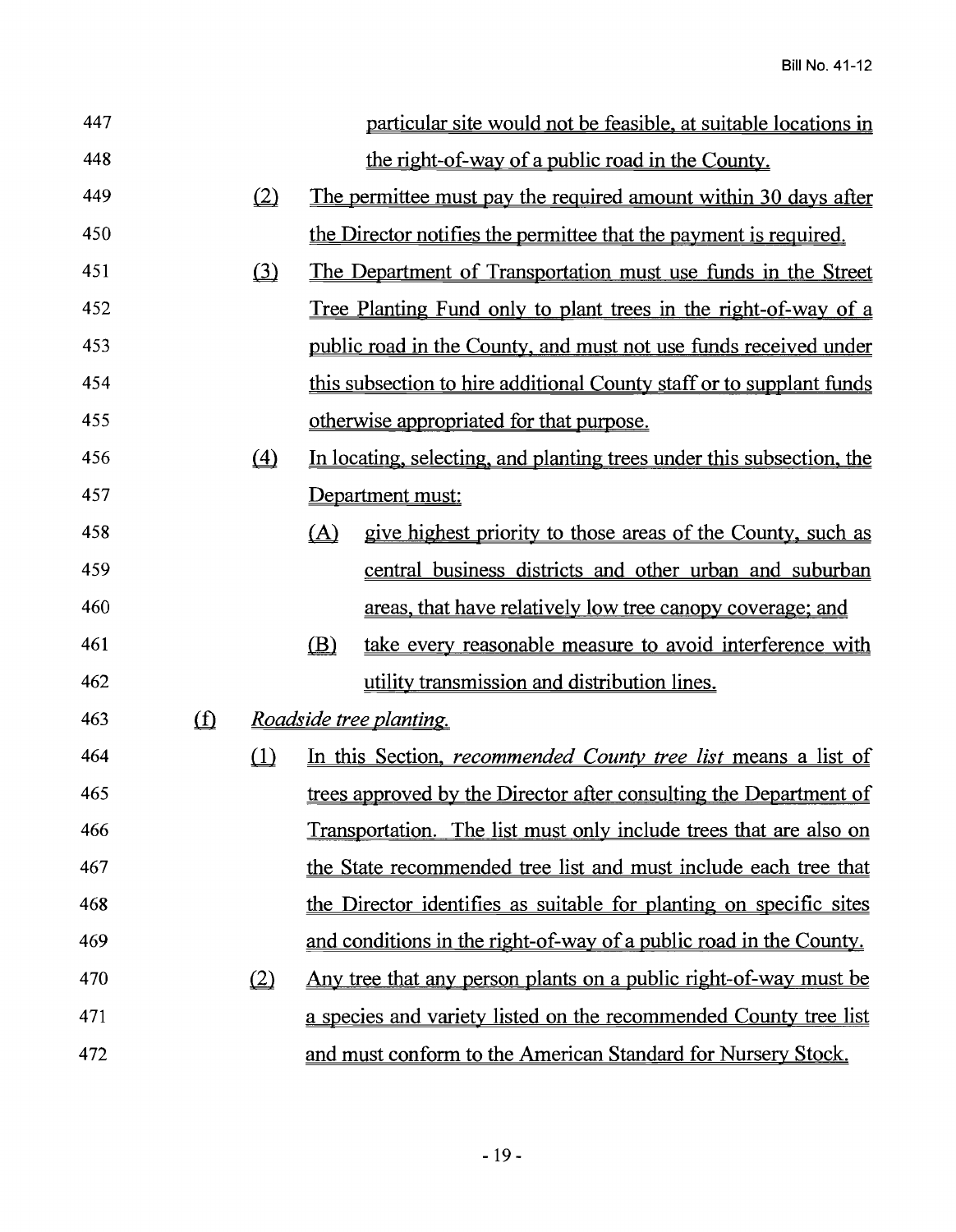| 473 | $\left( \underline{g} \right)$ |          | <i>Enforcement.</i> In addition to any other procedure or remedy allowed by           |
|-----|--------------------------------|----------|---------------------------------------------------------------------------------------|
| 474 |                                |          | <u>law, the Director may issue a stop work order to prevent or correct any</u>        |
| 475 |                                |          | violation of this Section or any permit issued or plan approved under                 |
| 476 |                                |          | this Section. Sections 8-20 and 8-22 apply to any stop work order                     |
| 477 |                                |          | issued under this Section.                                                            |
| 478 | $(\mathbf{h})$                 |          | The County Executive must adopt regulations under<br><i>Regulations.</i>              |
| 479 |                                |          | Method (2) to administer this Section that are at least as stringent as               |
| 480 |                                |          | applicable state roadside tree care standards and requirements. These                 |
| 481 |                                |          | regulations may include:                                                              |
| 482 |                                | $\Omega$ | criteria and procedures to issue, deny, modify, suspend, or revoke                    |
| 483 |                                |          | permits for work on roadside trees;                                                   |
| 484 |                                | (2)      | tree work standards and practices needed to protect and maintain                      |
| 485 |                                |          | <u>roadside trees, including construction practices needed to prevent</u>             |
| 486 |                                |          | or minimize damage to roadside trees; and                                             |
| 487 |                                | (3)      | tree planting<br>supplementary roadside<br>requirements<br>and                        |
| 488 |                                |          | specifications, and criteria and procedures needed to administer                      |
| 489 |                                |          | the Street Tree Planting Fund.                                                        |
| 490 |                                |          | Sec. 2. Effective Date. This Act takes effect on March 1, 2014, and applies to        |
| 491 |                                |          | any permit applied for under Chapter 8, Chapter 19, or Section 49-35 on or after that |
| 492 | date.                          |          |                                                                                       |